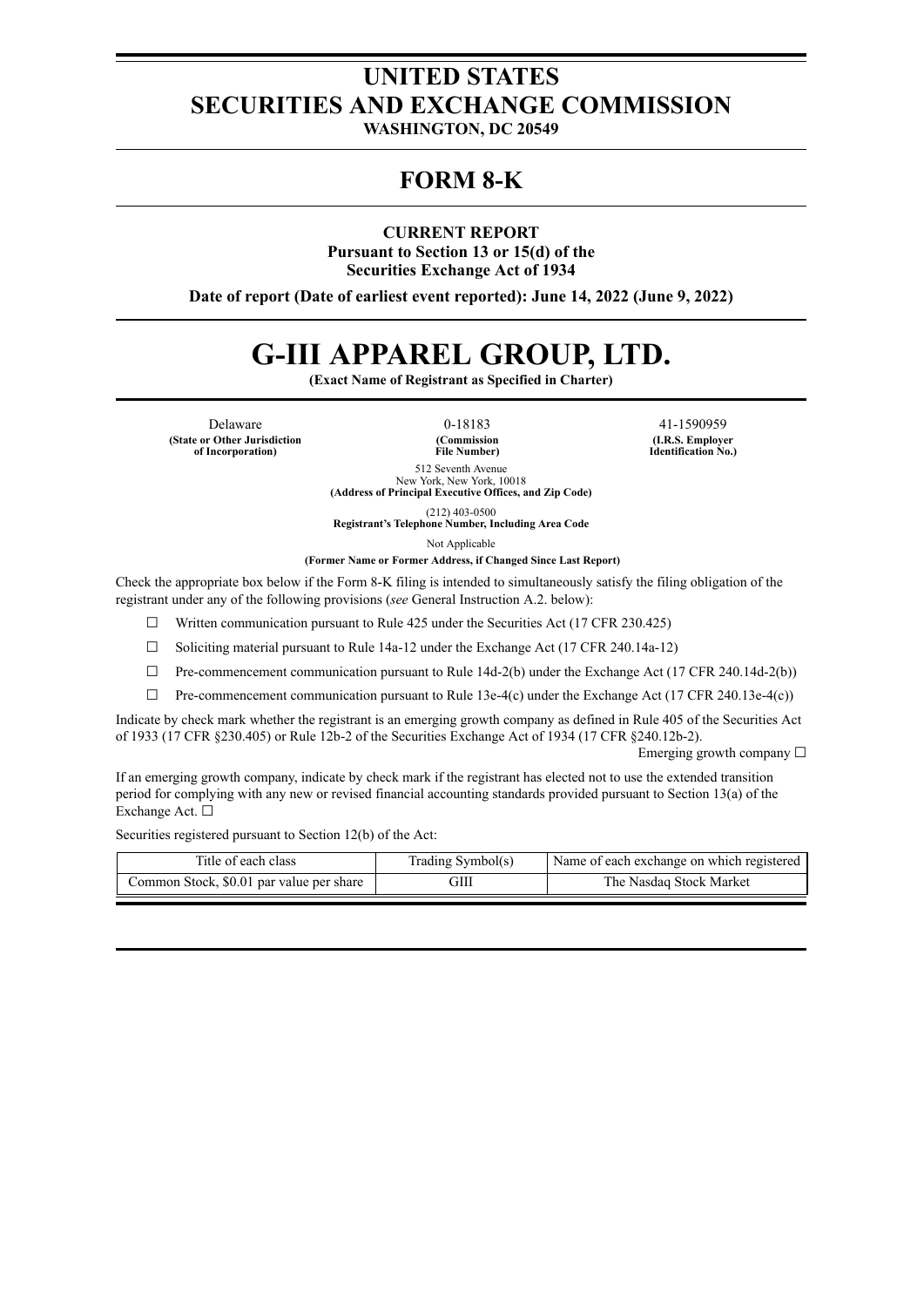#### **Item 5.07 Submission of Matters to a Vote of Security Holders.**

On June 9, 2022, G-III Apparel Group, Ltd. (the "Company" or "G-III") held its Annual Meeting of Stockholders (the "2022 Annual Meeting"). A total of 44,882,034 shares were represented at the 2022 Annual Meeting and the Company's stockholders took the following actions:

#### Proposal No. 1: Election of Directors

The Company's stockholders elected each of the twelve nominees for director to serve until the next Annual Meeting of Stockholders and until their respective successors shall have been duly elected and qualified based on the following votes:

| <b>Name</b>         | <b>Votes For</b> | <b>Votes Withheld</b> | <b>Broker Non-Votes</b> |
|---------------------|------------------|-----------------------|-------------------------|
| Morris Goldfarb     | 38,991,886       | 3,048,004             | 2,842,144               |
| Sammy Aaron         | 38,962,493       | 3,077,397             | 2,842,144               |
| Thomas J. Brosig    | 37,031,186       | 5,008,704             | 2,842,144               |
| Alan Feller         | 38,710,583       | 3,329,307             | 2,842,144               |
| Jeffrey Goldfarb    | 38,945,011       | 3,094,879             | 2,842,144               |
| Victor Herrero      | 16,894,564       | 25, 145, 326          | 2,842,144               |
| Robert L. Johnson   | 41,548,676       | 491,214               | 2,842,144               |
| Patti H. Ongman     | 41,594,236       | 445,654               | 2,842,144               |
| Laura Pomerantz     | 16,152,160       | 25,887,730            | 2,842,144               |
| Cheryl Vitali       | 40,998,497       | 1,041,393             | 2,842,144               |
| Lisa Warner Wardell | 39,298,733       | 2,741,157             | 2,842,144               |
| Richard White       | 16,411,431       | 25,628,459            | 2,842,144               |

See Item 8.01 below with respect to the application of the Company's Director Selection and Qualification Standards and Resignation Policy to the voting related to Mr. Herrero, Ms. Pomerantz and Mr. White.

#### Proposal No. 2: Advisory Vote on Compensation of the Company's Named Executive Officers

The Company's stockholders cast an advisory (non-binding) vote on the compensation of the Company's named executive officers as follows:

| Votes For | Votes Against | Abstentions | <b>Broker Non-Votes</b> |
|-----------|---------------|-------------|-------------------------|
| 9,452,292 | 32,465,153    | 122,445     | 2,842,144               |

G-III values the opinions of its stockholders and will continue to solicit their views on its executive compensation program. The Board and the Compensation Committee of the Board will consider the results of this advisory vote and its continuing stockholder outreach in making future decisions on named executive officer compensation.

#### Proposal No. 3: Vote to Approve the Amendment to the Company's 2015 Long-Term Incentive Plan

The Company's stockholders approved the amendment to the Company's 2015 Long-Term Incentive Plan, as amended (the "2015 Plan"), to increase the number of shares of common stock authorized for grant and issuance under the 2015 Plan by 1,200,000 shares based on the following votes:

| Votes For  | <b>Votes Against</b> | <b>Abstentions</b> | <b>Broker Non-Votes</b> |
|------------|----------------------|--------------------|-------------------------|
| 39,198,517 | 2,779,478            | 61,895             | 2,842,144               |

A copy of the approved 2015 Plan, as amended, is attached to this Form 8-K as Exhibit 10.1.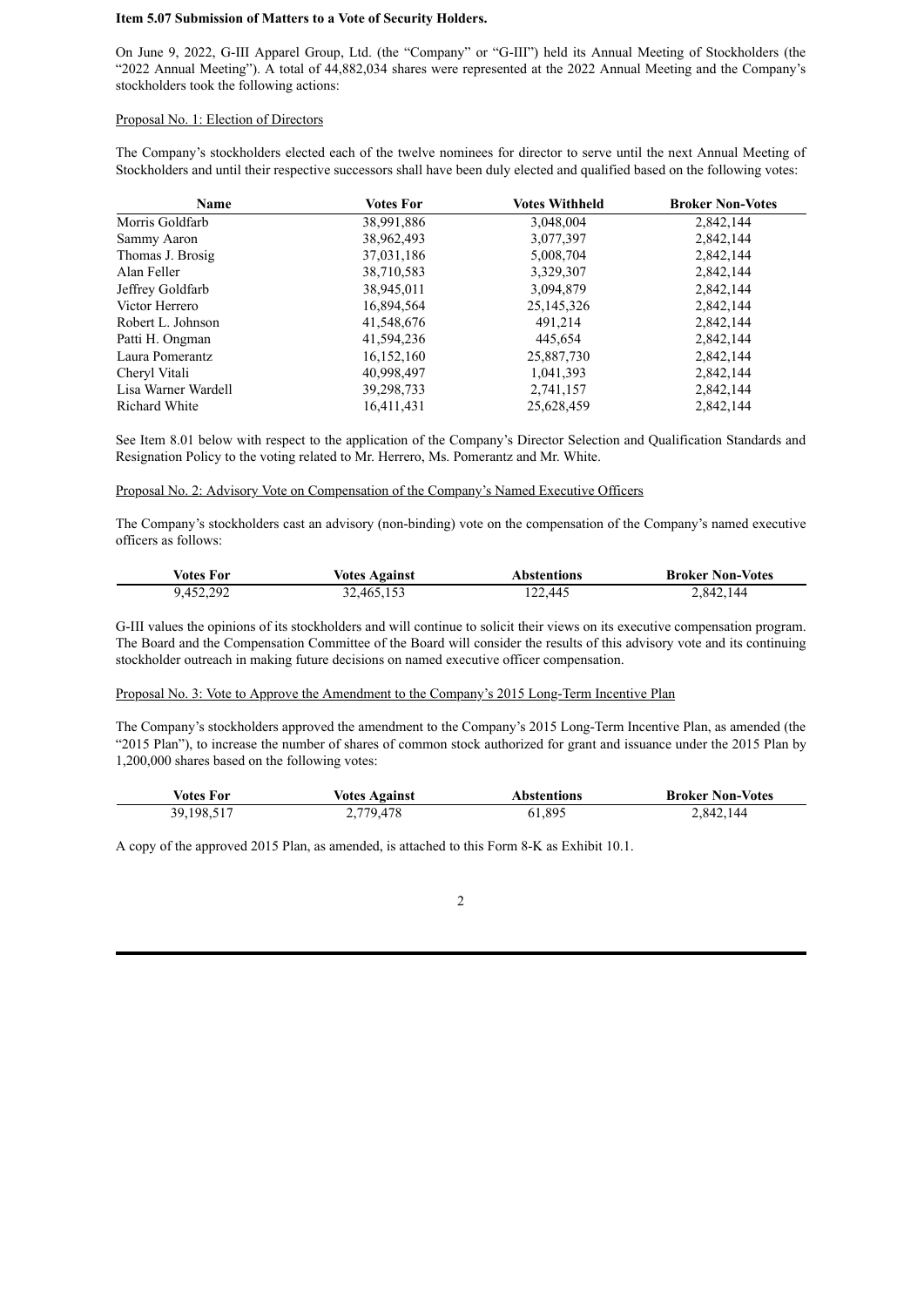#### Proposal No. 4: Ratification of Independent Registered Public Accounting Firm

The Company's stockholders ratified the appointment of Ernst & Young LLP as the Company's independent registered public accounting firm for the fiscal year ending January 31, 2023 based on the following votes:

| Votes For  | <b>Votes Against</b> | <b>Abstentions</b> | <b>Broker Non-Votes</b>  |
|------------|----------------------|--------------------|--------------------------|
| 42,564,571 | 2, 263, 348          | 54,115             | $\overline{\phantom{0}}$ |

#### **Item 8.01 Other Events.**

At the 2022 Annual Meeting referenced above, each of Victor Herrero, Laura Pomerantz and Richard White received a greater number of votes "withheld" than votes "for" his or her election as a director. In accordance with the Company's Director Selection and Qualification Standards and Resignation Policy (the "Policy"), each of Mr. Herrero, Ms. Pomerantz and Mr. White tendered a resignation to the Board of Directors of the Company (the "Board"), with the effectiveness of such resignations being conditioned on the Board's acceptance thereof. The resignation of each of Mr. Herrero, Ms. Pomerantz and Mr. White was not due to any disagreement with management or the Company.

Under the Policy, after a resignation is tendered, the Nominating and Corporate Governance ("NCG") Committee is required to consider such resignation and make a recommendation to the Board as to whether to accept or reject the resignation. The NCG Committee evaluates the resignation based on factors set forth in the Policy, makes its recommendation to the Board and then the Board decides whether or not to accept the resignation.

The NCG Committee and the Board considered the following in making their respective determinations.

The NCG Committee and the Board consider each of Mr. Herrero, Ms. Pomerantz and Mr. White to be highly effective members of the Board and believe that each brings a knowledge of the apparel industry, keen insight and perspectives and invaluable skill sets to the Board. Each of Mr. Herrero, Ms. Pomerantz and Mr. White possess the qualities the Board looks for in its directors to strengthen the Company's long-term value creation strategy and implementation. Further, each of Mr. Herrero, Ms. Pomerantz and Mr. White are well-prepared, engaged and contribute meaningfully to Board meetings and discussions. As members of the Board, each of Mr. Herrero, Ms. Pomerantz and Mr. White have contributed to a cohesive and harmonious Board that has guided and supported management of the Company through periods of tremendous growth, as well as a period of great uncertainty caused by the COVID-19 pandemic.

Mr. White is G-III's Lead Independent Director, Chairman of the Compensation Committee and a member of the Audit and NCG Committees. He has led our stockholder outreach efforts and, along with Ms. Pomerantz, has worked to align our compensation program with shareholder interests and respond to shareholder concerns while honoring contractual commitments we have with our CEO and our Vice Chairman. With respect to Mr. White and Ms. Pomerantz specifically, the Board believes that they failed to receive the support of a majority of the votes cast for their reelection to the Board at the 2022 Annual Meeting due to the bonuses paid pursuant to these employment agreements with each of our CEO and Vice Chairman, which could not be unilaterally changed by the Compensation Committee or the Board. The Board did not view this as a sufficient basis to accept the resignation of two directors who have been so integral to the Company's success over the years.

With respect to Mr. Herrero specifically, the Board believes that the reason Mr. Herrero failed to receive the support of a majority of the votes cast for his reelection to the Board was due to the policies of proxy advisory firms and certain institutional investors with respect to "overboarding." The Company intends to adopt a policy setting forth parameters for service on other public company boards by members of the Board, including, among other provisions, limiting the number of other public company boards on which a director of the Company may serve. Mr. Herrero has indicated that he will comply with the Company's policy.

Pursuant to the Policy, the NCG Committee held a meeting after the 2022 Annual Meeting to consider the tendered resignations, determined that accepting each of the resignations was not in the best interests of the Company and recommended that the Board not accept the tendered resignations.

Taking into account the recommendation of the NCG and the foregoing factors, the Board made the determination that accepting the tendered resignations of Mr. Herrero, Ms. Pomerantz or Mr. White would not be in the best interests of the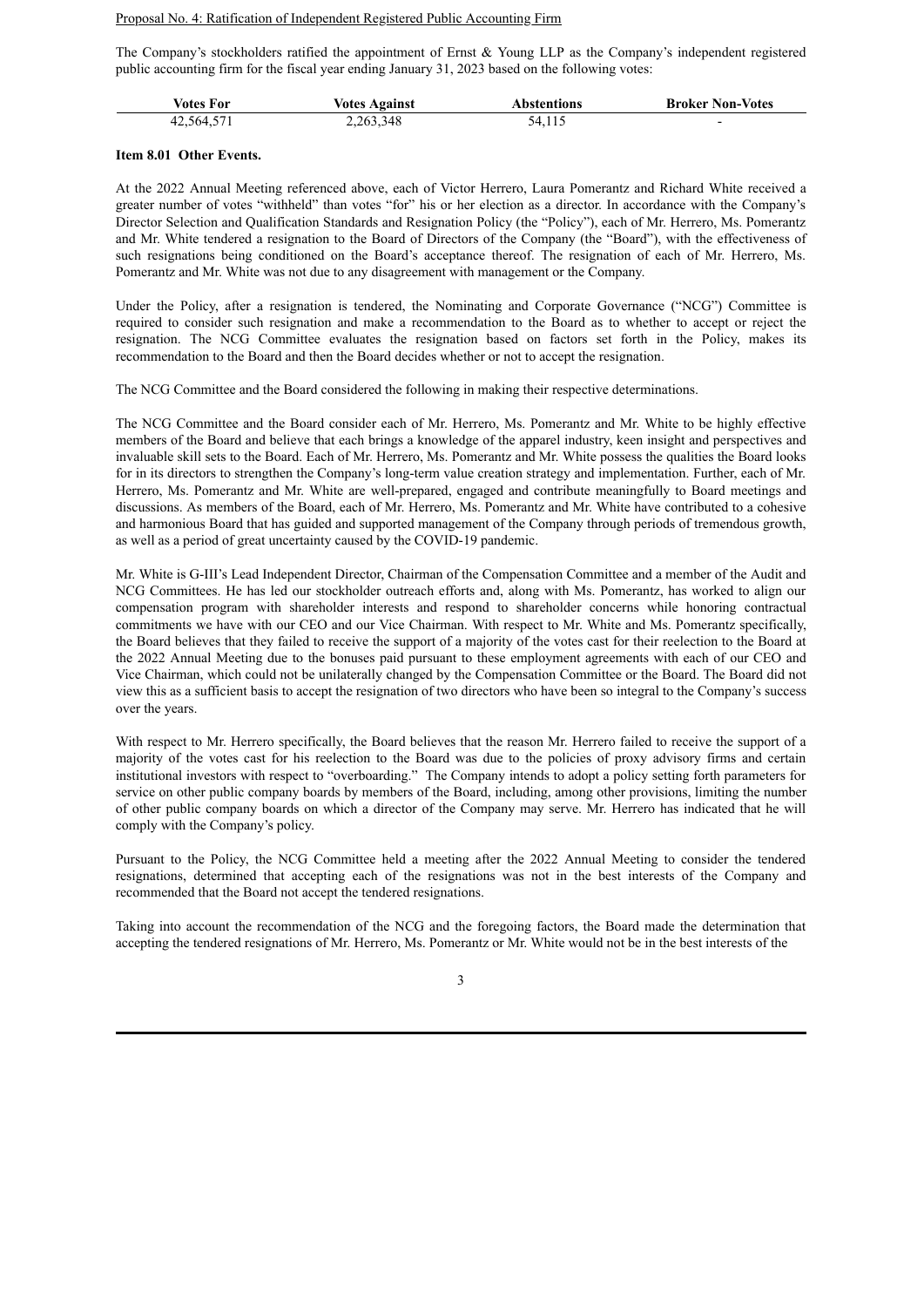Company and its stockholders and, accordingly, did not to accept the tendered resignations of any of Mr. Herrero, Ms. Pomerantz or Mr. White.

#### **Item 9.01 Financial Statements and Exhibits.**

(a) Financial Statements of Businesses Acquired.

None.

(b) Pro Forma Financial Information.

None.

(c) Shell Company Transactions

None.

- (d) Exhibits.
- 10.1 2015 [Long-Term](#page-6-0) Incentive Plan, as amended.
- 104 Cover Page Interactive Data File (embedded within the Inline XBRL document).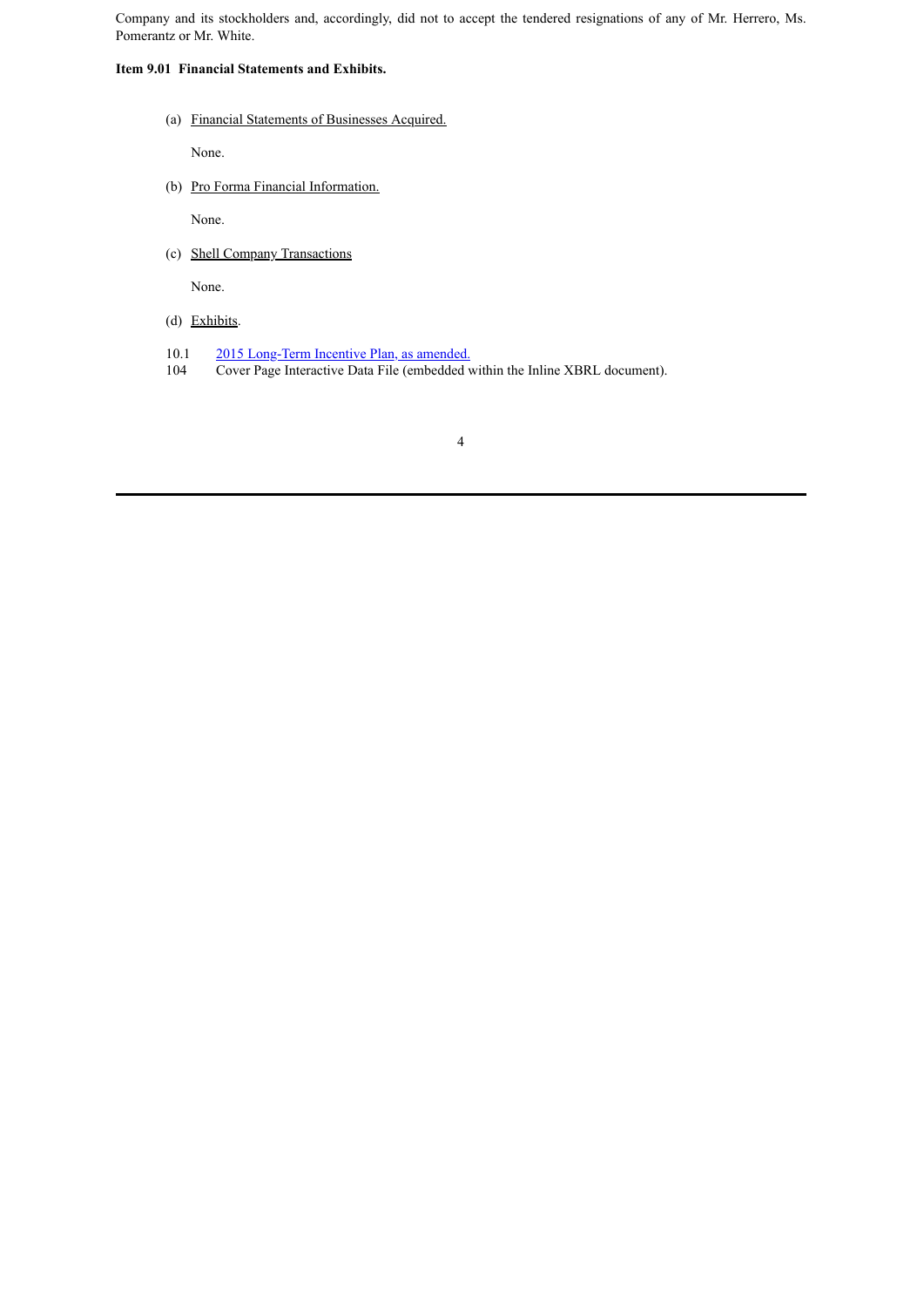#### EXHIBIT INDEX

| Exhibit |                                                                              |
|---------|------------------------------------------------------------------------------|
| No.     | <b>Description</b>                                                           |
| 10.1    | 2015 Long-Term Incentive Plan, as amended.                                   |
| 104     | Cover Page Interactive Data File (embedded within the Inline XBRL document). |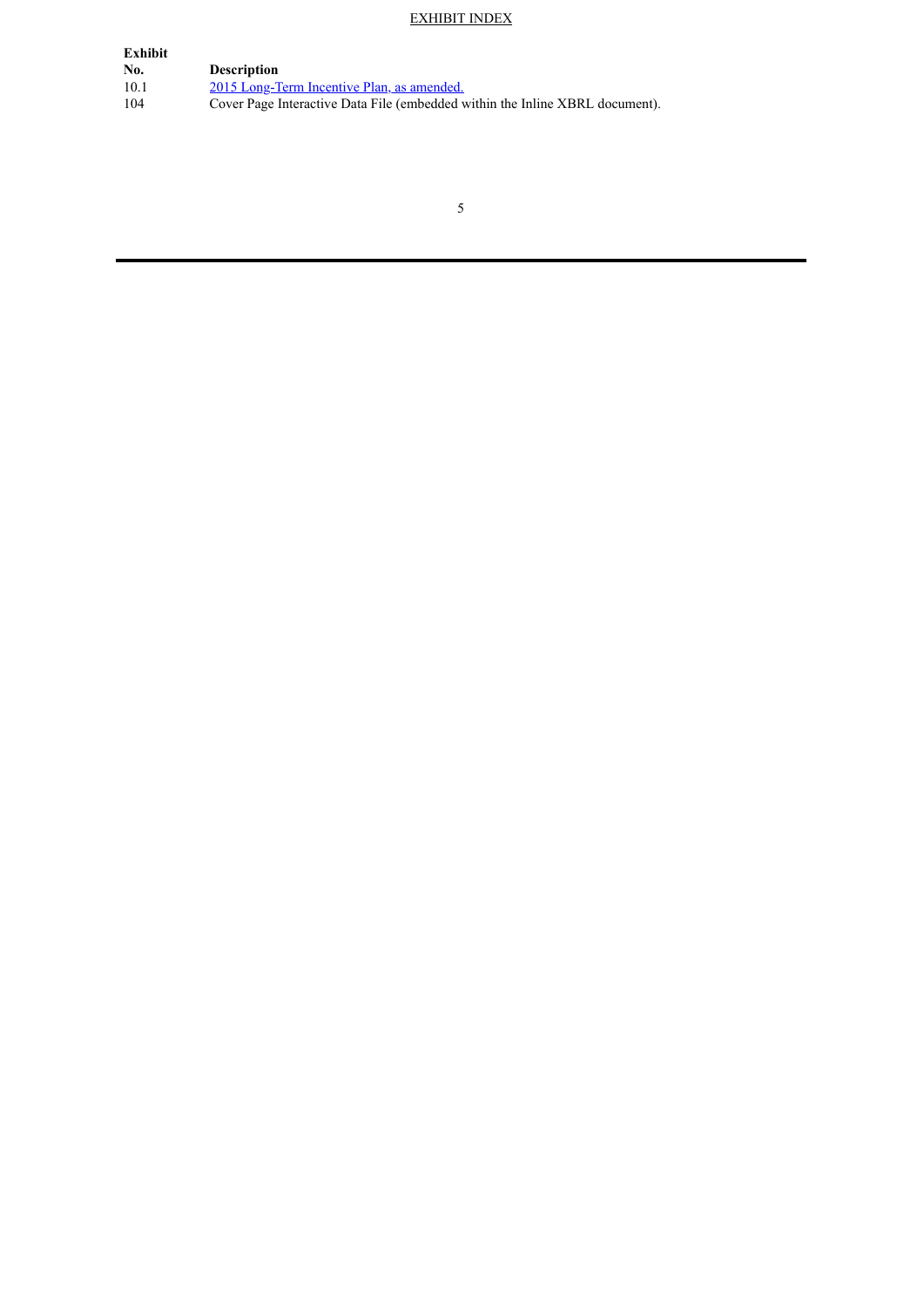#### SIGNATURE

Pursuant to the requirements of the Securities Exchange Act of 1934, the registrant has duly caused this report to be signed on its behalf by the undersigned hereunto duly authorized.

G-III APPAREL GROUP, LTD.

Date: June 14, 2022

By: /s/ Neal S. Nackman Name: Neal S. Nackman

Title: Chief Financial Officer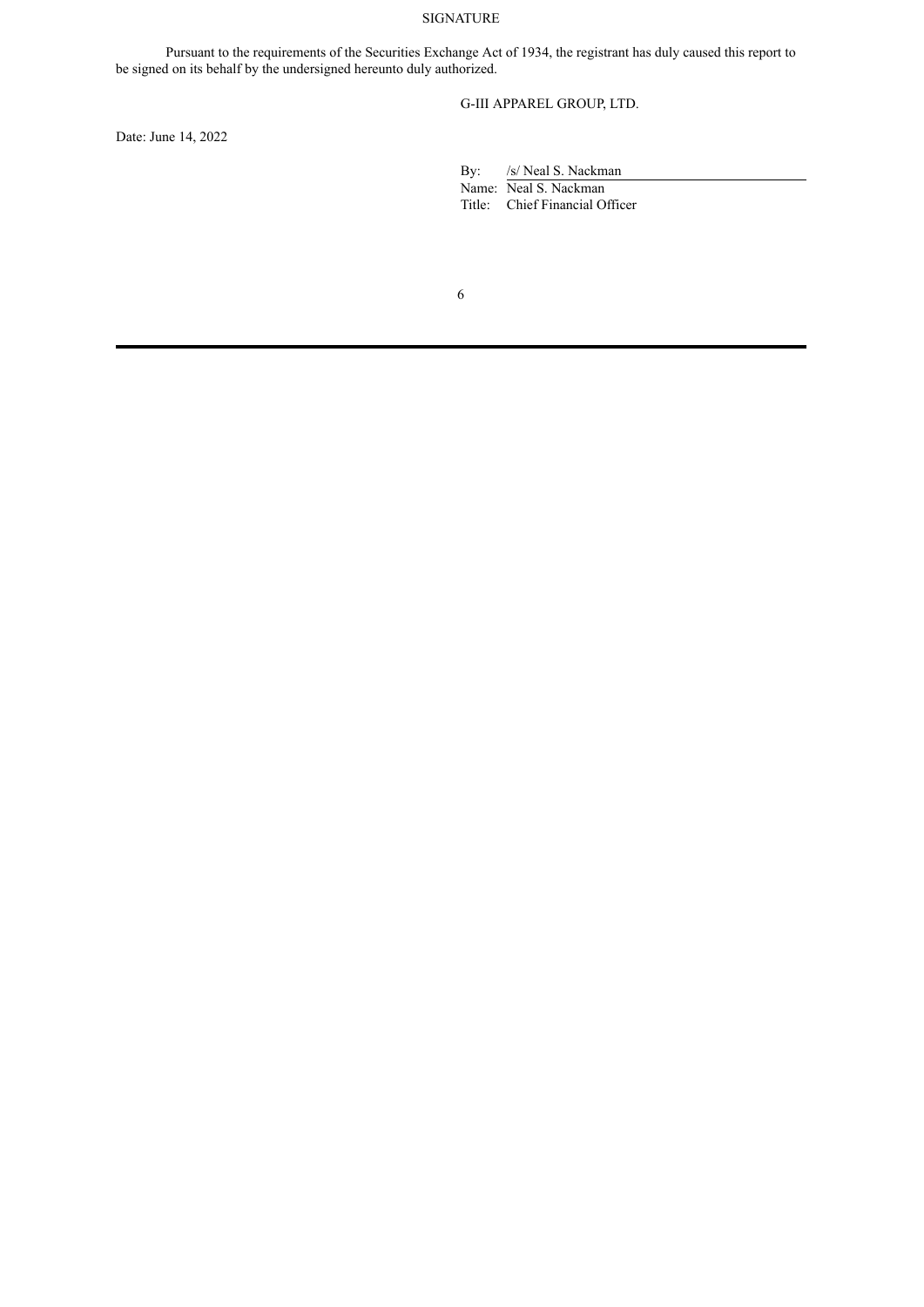### <span id="page-6-0"></span>**G-III Apparel Group, Ltd. Amended 2015 Long-Term Incentive Plan**

(as amended as of June 9, 2022)

#### **GENERAL**

1.1 Purpose. The purpose of the Plan is to establish a vehicle through which the Company can provide equity-based and other incentive compensation opportunities in order to facilitate its ability to recruit, motivate, reward and retain qualified individuals who contribute or are expected to contribute to the success and growth of the Company.

1.2 Eligibility. Awards may be granted under the Plan to any employee or non-employee director of, and any consultant, independent contractor or other person who provides personal services to, the Company or any of its Subsidiaries, provided that Incentive Stock Options may be granted only to employees.

1.3 Types of Awards. Awards under the Plan may include, without limitation, Options, Stock Appreciation Rights, shares of Restricted Stock, Restricted Stock Units, other Share-based Awards and performancebased Cash Incentive Awards, all as described in Articles 5 through 7 hereof.

### **ARTICLE 2 DEFINITIONS**

2.1 "Award" means an award made to an eligible director, employee or consultant under the Plan.

2.2 "Award Agreement" means an agreement, in written or electronic form, between the Company and a Participant setting forth the terms and conditions of an Award.

2.3 "Board" means the Board of Directors of the Company.

2.4 "Cause" has the meaning set forth in Section 9.3(a).

2.5 "Change in Control" has the meaning set forth in Section 9.3(b).

2.6 "Code" means the Internal Revenue Code of 1986, as amended.

2.7 "Committee" means the Compensation Committee of the Board.

2.8 "Company" means G-III APPAREL GROUP, LTD., a Delaware corporation, and any successor thereto.

2.9 "Exchange Act" means the Securities Exchange Act of 1934, as amended.

2.10 "Exercise Price" means, with respect to an Option, the price at which a holder may purchase the Shares covered by the Option and, with respect to an SAR, the baseline price of the Shares covered by the SAR.

2.11 "Fair Market Value" means, as of any relevant date, the closing price per Share on such date on the principal securities exchange on which the Shares are traded or, if no Shares are traded on that date, the closing price per Share on the next preceding date on which Shares are traded, or (2) the value determined under such other method or convention as the Board or the Committee, acting in a consistent manner in accordance with the Plan and applicable tax law, may prescribe.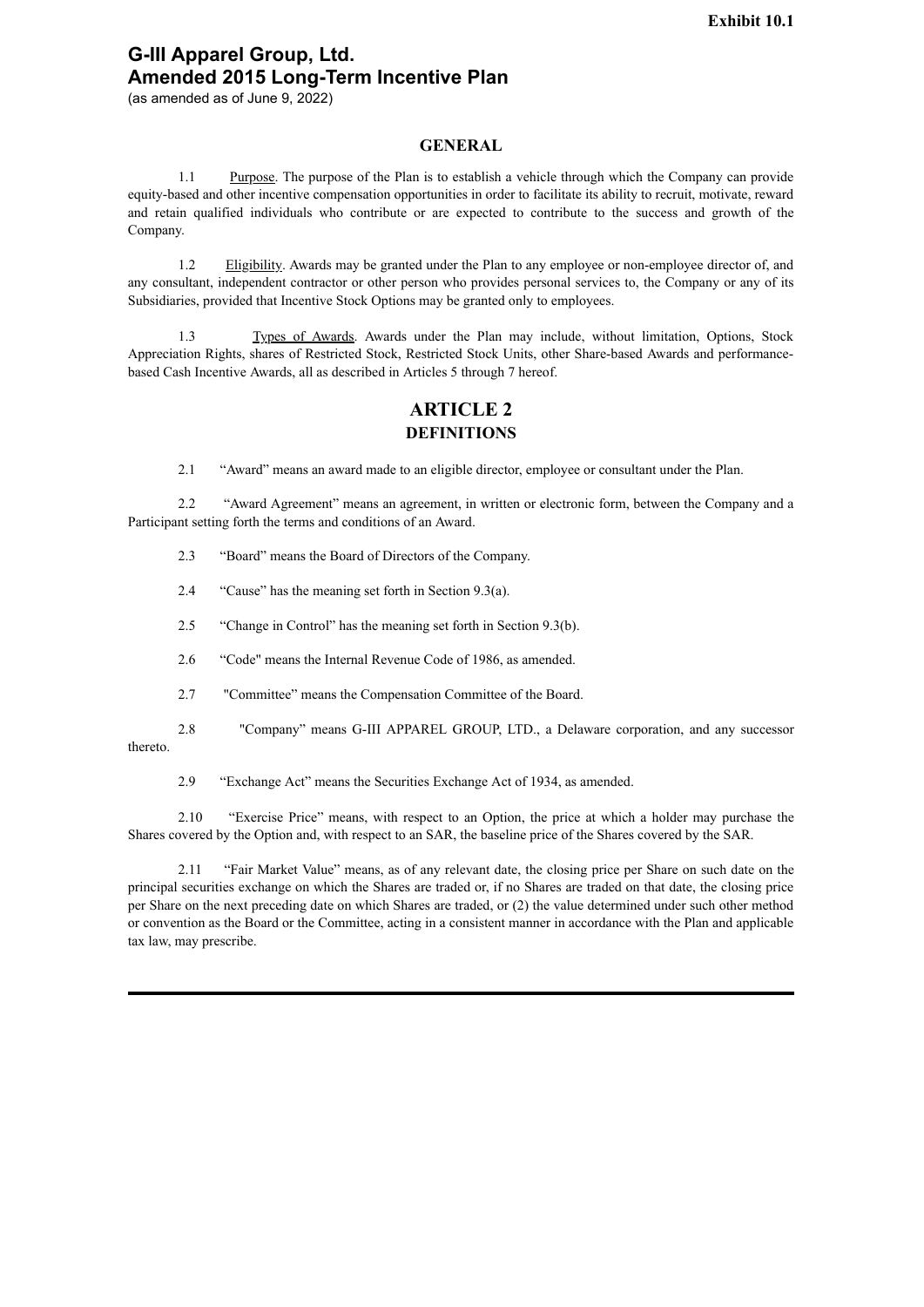2.12 "Good Reason" has the meaning set forth in Section 9.3(c).

2.13 "Incentive Cash Award" means a performance-based cash Award described in Section 7.2.

2.14 "Incentive Stock Option" or "ISO" means an Option that qualifies as an "incentive stock option" within the meaning of Section 422 of the Code.

2.15 "Option" means an option to purchase Shares granted pursuant to Section 5.1.

2.16 "Participant" means any person who has been selected to receive an Award under the Plan or who holds an outstanding Award under the Plan.

2.17 "Performance-Based Exemption" means the performance-based compensation exemption from the compensation deduction limitations imposed by Section 162(m) of the Code, as set forth in Section 162(m)(4)(C) of the Code.

2.18 "Performance Factors" means any of the factors listed in Section 7.3(b) that may be used for Awards intended to qualify for the Performance-Based Exemption.

2.19 "Plan" means the incentive plan set forth herein, as it now exists or is hereafter amended.

2.20 "Restricted Stock" means stock issued in the name of a Participant pursuant to Section 6.1, subject to applicable transfer restrictions and vesting and other conditions.

2.21 "Restricted Stock Unit" or "RSU" means a contingent right to receive Shares in the future that is granted pursuant to Section 6.1.

2.22 "Section 409A" means Section 409A of the Code.

2.23 "Shares" means shares of the Company's common stock.

2.24 "Stock Appreciation Right" or "SAR" means a right to receive appreciation in the value of Shares that is granted pursuant to Section 5.2.

2.25 "Subsidiary" means (a) a corporation or other entity in an unbroken chain of corporations or other entities at least 50% of the total value or voting power of the equity securities of which is owned by the Company or by any other corporation or other entity in the chain, and (b) any other corporation or entity in which the Company has a 20% controlling interest, directly or indirectly, as may be designated by the Committee pursuant to the criteria set forth in Section 1.409A-1(b)(5)(iii)(E) of the Treasury regulations.

2.26 "Ten Percent Stockholder" means a person who owns or is deemed to own (under Section 424(d) of the Code) more than ten percent of the total combined voting power of all classes of stock of the Company or any Subsidiary.

### **ARTICLE 3 ADMINISTRATION**

3.1 General. Except as specified herein or as otherwise determined by the Board, the Plan shall be administered by the Committee, the composition of which is governed by the Committee's charter.

3.2 Authority of the Committee. Subject to the provisions of the Plan, the Committee, acting in its discretion, shall have the power and authority to select the persons to whom Awards will be made, prescribe the terms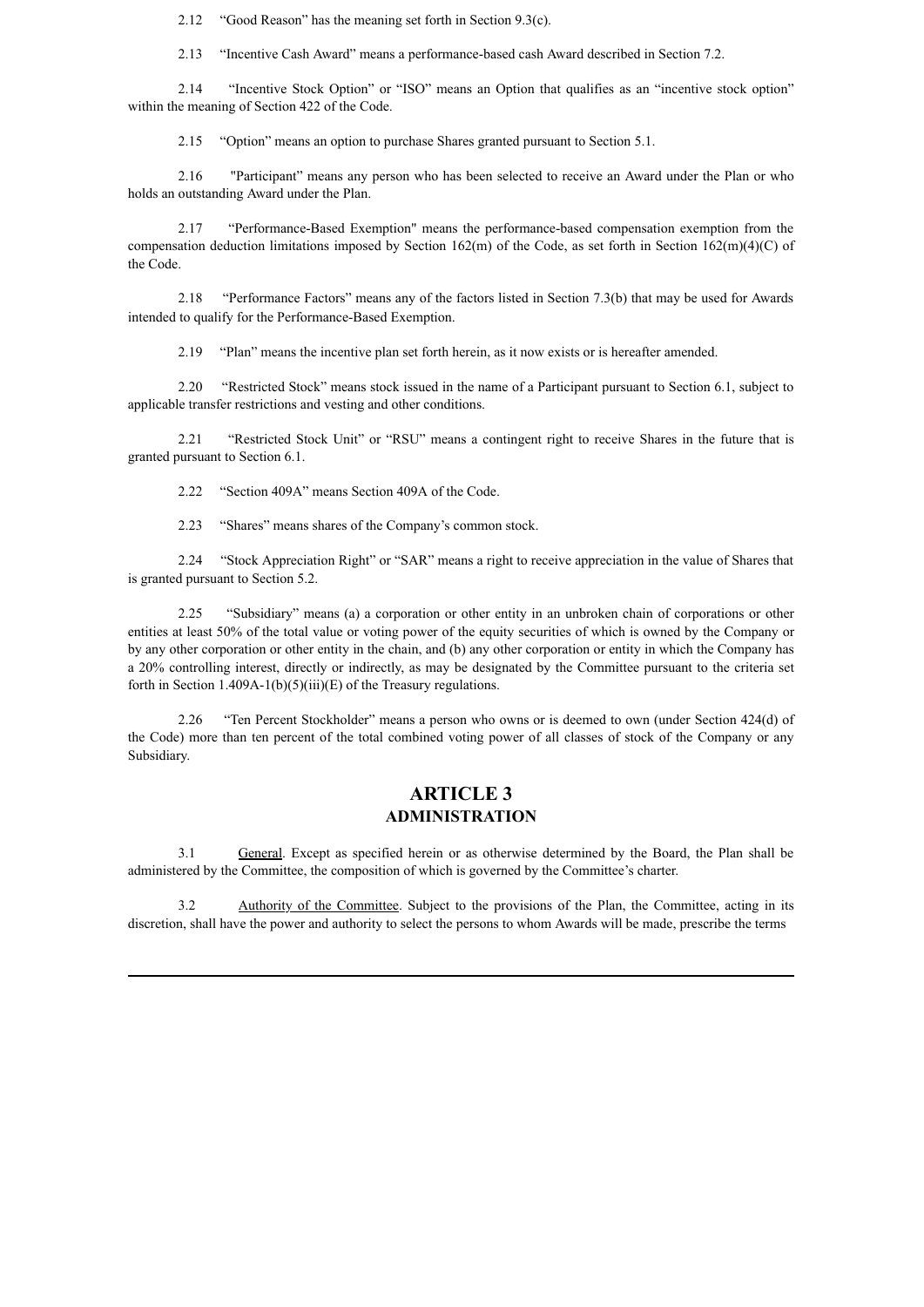and conditions of each Award and make amendments thereto, construe, interpret and apply the provisions of the Plan and of any Award Agreement, and make any and all determinations and take any and all other actions as it deems necessary or desirable in order to carry out the terms of the Plan or of any Award; provided that the Committee may not accelerate the vesting of an outstanding award by reason of the termination of a Participant's employment unless (a) such termination is in connection with a Change in Control or on account of the Participant's death, disability or retirement, or (b) such termination occurs for any other reason and the net number of shares the Company would issue by reason of such acceleration of vesting would not exceed 10% of the total number of Shares that may be issued under the Plan.

3.3 Delegation of Authority. To the fullest extent authorized or permitted by applicable law, including, without limitation, Section 157(c) of the Delaware General Corporation Law, the Committee may (i) delegate to officers of the Company or any affiliate, or committees thereof, the authority, subject to such terms as the Committee shall determine, to perform such functions, including the authority to grant Awards, as the Committee may determine, and (ii) delegate to any person or subcommittee (who may, but need not be members of the Committee) such Planrelated administrative authority and responsibilities as it deems appropriate. The Committee may not delegate its authority with respect to non-ministerial actions relating to individuals who are subject to the reporting requirements of Section 16(a) of the Exchange Act or Awards that are intended to qualify for the Performance-Based Exemption.

3.4 Indemnification. The Company shall indemnify and hold harmless each member of the Committee and the Board and any employee or director of the Company or any Subsidiary to whom any duty or power relating to the administration of the Plan or any Award is delegated from and against any loss, cost, liability (including any sum paid in settlement of a claim with the approval of the Board), damage and expense (including reasonable legal and other expenses incident thereto) arising out of or incurred in connection with the Plan, unless and except to the extent attributable to such person's fraud or willful misconduct.

### **ARTICLE 4 SHARES SUBJECT TO THE PLAN; INDIVIDUAL AWARD LIMITS**

4.1 Shares Issuable under the Plan. Subject to Section 4.3, up to 7,000,000 Shares shall be available for grant and issuance pursuant to Awards made under the Plan, any or all of which may (but need not) be issued pursuant to ISOs. For purposes of these limitations, (a) the total number of Shares covered by stock-settled SARs (and not just the number of Shares issued in settlement of such SARs) shall be deemed to have been issued under the Plan, and (b) Shares covered and/or issued pursuant to an Award will again be available for grant and issuance pursuant to subsequent Awards to the extent such Shares are covered by or relate to (1) the unexercised portion of an Option or SAR that is forfeited or otherwise terminated or canceled for any reason other than exercise, (2) Restricted Stock Awards, RSU Awards or any other forms of Award that are forfeited, (3) subject to an Award that is settled in cash or that otherwise terminates without such Shares being issued, or (4) Shares issued pursuant to awards that are assumed, converted or substituted as a result of the acquisition of another company by the Company or a combination of the Company with another Company. Shares that are used or withheld to pay the exercise price of an Award or to satisfy the tax withholding obligations associated with the vesting or settlement of an Award will not be available for future grant and issuance under the Plan. Shares issued under the Plan may be either authorized and unissued Shares, or authorized and issued Shares held in the Company's treasury, or any combination of the foregoing. For the avoidance of doubt, Shares purchased by the Company in the open market with proceeds from a cash exercise of an Option may not be added to the pool of Shares otherwise available under the Plan.

4.2 Individual Award Limitations. No more than 800,000 Shares may be issued pursuant to Awards granted to any Participant in any fiscal year of the Company. No more than \$10,000,000 may be earned by any Participant for any fiscal year pursuant to Cash Incentive Awards made under Section 7.2. If the performance period for a Cash Incentive Award covers more than one fiscal year, then, for the purpose of applying the annual limit under the preceding sentence, the amount that may be earned by the Participant for each fiscal year covered by the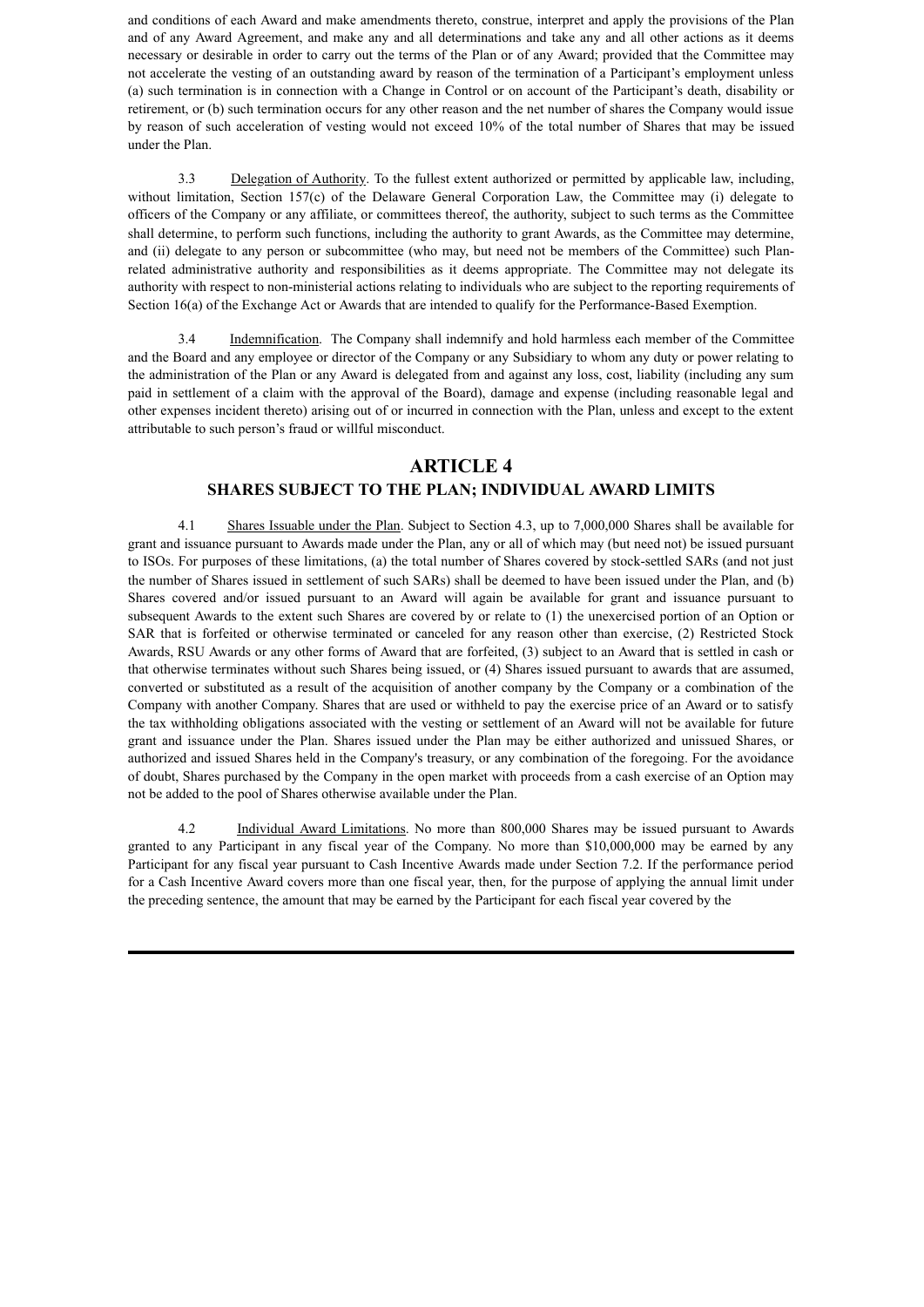performance period will be deemed to be equal to the quotient of (a) the maximum amount that may be earned pursuant to the Award, divided by (b) the number of such fiscal years.

4.3 Adjustments for Capital Changes. In the event of a split-up, spin-off, stock dividend, extraordinary cash dividend, recapitalization, consolidation of Shares, reverse stock split or other similar capital change, the number and class of Shares that may be issued under the Plan pursuant to Section 4.1, the number and class of Shares that may be issued pursuant to annual Awards granted to any Participant pursuant to Section 4.2, the number, class and/or Exercise Price (if any) of Shares subject to outstanding Awards and performance goals expressed in or with respect to Shares shall be equitably adjusted by and at the discretion of the Board or the Committee in order to prevent undue dilution or enlargement of the benefits available under the Plan or an outstanding Award, as the case may be, provided that the number of Shares subject to any outstanding Award shall always be a whole number. In furtherance of the foregoing, in the event of an "equity restructuring," each outstanding Award that constitutes a "share-based payment arrangement" (as such terms are defined in FASB Accounting Standards Codification Topic 718) shall be adjusted pursuant to this Section.

#### **ARTICLE 5**

#### **STOCK OPTIONS; STOCK APPRECIATION RIGHTS**

5.1 Grant of Company Stock Options. The Committee may grant Options to Participants upon such vesting, forfeiture and other terms and conditions as the Committee, acting in its discretion in accordance with the Plan, may determine, either at the time an Option is granted or, if the holder's rights are not adversely affected, at any subsequent time. Each Option shall have a vesting period of at least one year from the date of grant, except when Options are granted in connection with a Participant voluntarily giving up a contractual right to a cash bonus. Each Option will be deemed not to be an ISO (a non-ISO) unless, at the time the Option is granted, the Committee specifically designates such Option as an ISO. If an Option is designated as an ISO and if part or all of the Option does not qualify as an ISO for any reason, then the Option or the portion of the Option that does not so qualify will nevertheless remain outstanding and will be characterized as a non-ISO.

5.2 Grant of Stock Appreciation Rights. The Committee may grant Stock Appreciation Rights, or SARs, to Participants, either alone or in connection with the grant of an Option, upon such vesting, forfeiture and other terms and conditions as the Committee, acting in its discretion in accordance with the Plan, may determine, either at the time the SARs are granted or, if the holder's rights are not adversely affected, at any subsequent time. SARs shall have a minimum vesting period of one year from the date of grant, except when SARS are granted in connection with a Participant voluntarily giving up a contractual right to a cash bonus. Upon exercise, the holder of an SAR shall be entitled to receive cash and/or a number of whole Shares (as determined by the Committee) having a value equal to the product of X and Y, where--

 $X =$  the number of whole Shares as to which the SAR is being exercised, and

*Y* = the excess of (i) the Fair Market Value per Share on the date of exercise over (ii) the Exercise Price per Share covered by the SAR.

5.3 Exercise Price. The Committee shall determine the Exercise Price per Share under each Option and each SAR, provided that (a) the Exercise Price per Share shall be at least equal to the Fair Market Value per Share on the date the Option or SAR is granted; and (b) in the case of an ISO granted to a Ten Percent Stockholder, the Exercise Price per Share shall be at least equal to 110% of the Fair Market Value per Share on the date the ISO is granted.

5.4 Repricing and Reloading Prohibited. Except in connection with a corporate transaction involving the Company (including, without limitation, any stock dividend, distribution (whether in the form of cash, Shares, other securities or other property), stock split, extraordinary cash dividend, recapitalization, change in control, reorganization, merger, consolidation, split-up, spin-off, combination, repurchase or exchange of Common Shares or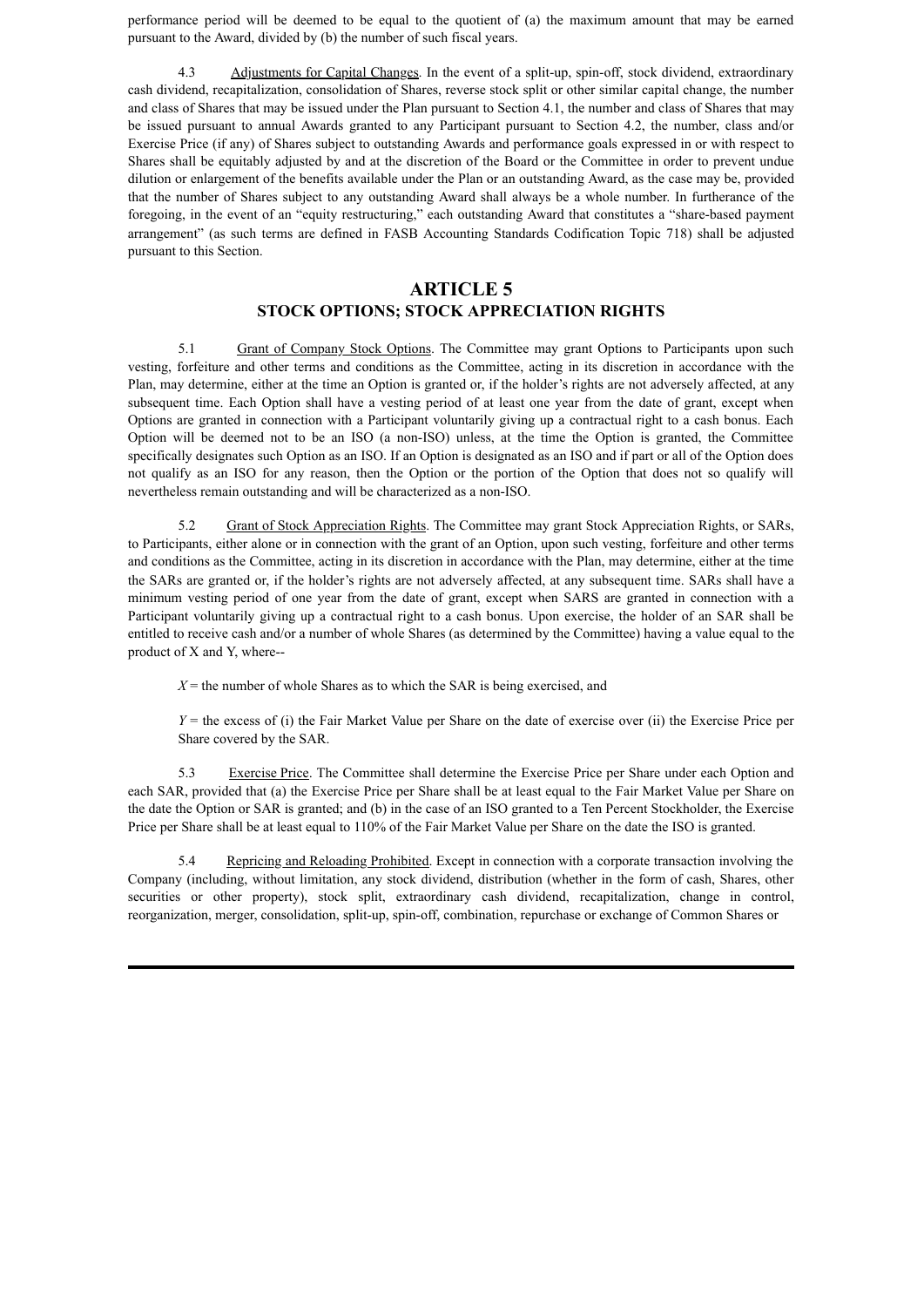other securities, or similar transaction(s)), the Company may not, without obtaining stockholder approval: (a) reduce the Exercise Price under outstanding Options or SARs; (b) cancel outstanding Options or SARs in exchange for Options or SARs with a lower Exercise Price; or (c) cancel outstanding Options or SARs in exchange for cash or other securities at a time when the per Share Exercise Price under such Options or SARs is higher than the Fair Market Value. The Committee may not grant an Option that includes a "reload" feature or make any other Plan Awards that have the effect of providing a "reload" feature with respect to Shares used to satisfy the Option exercise price or applicable withholding tax.

5.5 Exercise Period of Options and SARs. The Committee may establish such vesting, forfeiture, expiration and other conditions as it deems appropriate (on a grant-by-grant basis) with respect to the exercisability of an Option or SAR; provided, however, that, unless sooner terminated in accordance with its terms, each Option and each SAR shall automatically expire on the tenth anniversary of the date the Option or SAR is granted (or, in the case of an ISO granted to a Ten Percent Stockholder, on the fifth anniversary of the date the ISO is granted).

5.6 Exercise of Options. A Participant may exercise an outstanding Option that is vested and exercisable by transmitting to the Secretary of the Company (or another person designated by the Company for this purpose) a written notice identifying the Option that is being exercised and specifying the number of whole Shares to be purchased pursuant to such exercise, together with payment in full of the aggregate Exercise Price payable for such Shares and any applicable withholding taxes. The Exercise Price shall be payable in cash or by check or by any other means that the Committee may expressly permit, including, without limitation, (a) the Participant's surrender of previously-owned Shares, (b) the Company's withholding Shares that would otherwise be issued if the Exercise Price had been paid in cash, (c) payment pursuant to a broker-assisted cashless exercise program established and made available in accordance with applicable law, (d) any other method of payment that is permitted by applicable law, or (e) any combination of the foregoing. Applicable withholding taxes shall be payable in cash or by any other method that may be permitted or required by the Committee in accordance with Section 11.1. Shares tendered or withheld for the payment of the exercise price of an Option will be credited on the basis of the Fair Market Value of such Shares on the date they are tendered or withheld pursuant to such exercise.

5.7 Exercise of SARs. A Participant may exercise an outstanding SAR that is vested and exercisable by transmitting to the Secretary of the Company (or another person designated by the Company for this purpose) a written notice identifying the SAR that is being exercised and specifying the number of whole Shares for which the SAR is being exercised, together with payment in full of any applicable withholding taxes attributable to such exercise. Applicable withholding taxes shall be payable in cash or by any other method that may be permitted or required by the Committee in accordance with Section 11.1.

5.8 Termination of Employment or Service. Unless the Committee determines otherwise at the time of grant, or thereafter if no rights of a Participant are thereby reduced, in the event of the termination of a Participant's employment or service with the Company and its Subsidiaries, (a) the Participant will forfeit any then outstanding unvested Options or SARs, and (b) any then outstanding vested Option or SAR will remain outstanding for a period of at least 90 days (one year if such termination is due to the Participant's death) following the date of such termination (but in no event longer than the expiration of its stated term.) Notwithstanding the foregoing, if a Participant's employment or other service is terminated by the Company or a Subsidiary for Cause (as such term is defined in Section 9.3(a) below) or at a time when grounds for such a termination exist, the Participant's then outstanding Options and/or SARs (whether or not previously vested) shall immediately terminate and shall have no further force or effect.

5.9 Rights as a Stockholder. A Participant shall have no rights to vote or receive dividends or any other rights of a stockholder with respect to any Shares covered by an Option or SAR unless and until such Option or SAR is validly exercised and any such Shares are issued to the Participant (subject to Section 4.3). The Company will issue such Shares promptly after the exercise of such Option or SAR (to the extent the SAR is settled in Shares) is completed.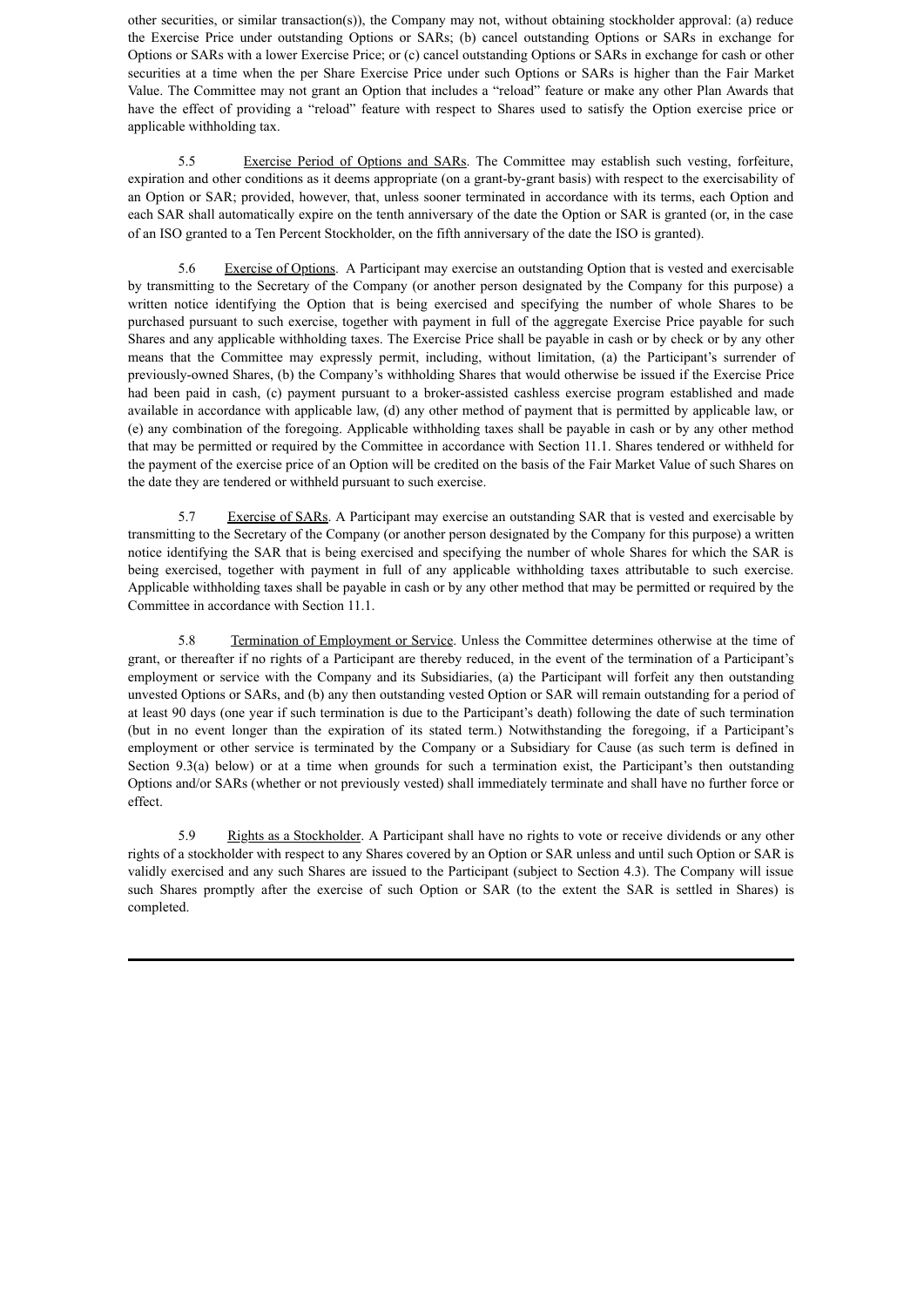#### **ARTICLE 6 RESTRICTED STOCK AND RESTRICTED STOCK UNIT AWARDS**

6.1 Grant of Restricted Stock and RSU Awards. The Committee may grant Restricted Stock Awards and/or Restricted Stock Unit Awards (RSUs) to any Participant. Under a Restricted Stock Award, the Company issues Shares to the Participant when the Award is made subject to specified conditions and restrictions; and under an RSU Award, the Participant receives the right to receive Shares in the future upon satisfaction of specified terms and conditions. The vesting, forfeiture and other terms and conditions applicable to the Shares covered by a Restricted Stock Award or the RSUs and Shares covered by a Restricted Stock Unit Award (including, but not limited to, conditions and restrictions tied to the achievement of specified performance objectives and/or the completion of one or more specified periods of future service) will be determined by the Committee and will be set forth in the applicable Award Agreement. Each such Award will have a vesting period of at least one year from date of grant, except when such Awards are granted in connection with a Participant voluntarily giving up a contractual right to a cash bonus.

6.2 Restricted Shares. Shares issued pursuant to a Restricted Stock Award may be evidenced by book entries on the Company's stock transfer records pending satisfaction of the applicable vesting conditions. If a stock certificate for restricted Shares is issued, the certificate will bear an appropriate legend to reflect the nature of the conditions and restrictions applicable to the Shares. The Company may retain physical possession of any such stock certificate and may require a Participant to deliver a stock power to the Company, endorsed in blank, in order to facilitate the transfer back to the Company of restricted Shares that are forfeited. Notwithstanding the foregoing, if a Participant forfeits Shares covered by a Restricted Stock Award, the Shares that are forfeited shall automatically be cancelled on the books and records of the Company whether or not the Participant returns a certificate for such Shares or otherwise fails or refuses to execute documents or take other action requested by the Company in connection with the cancellation of the forfeited Shares. Except to the extent otherwise provided under the Plan or the Award Agreement, a Participant who holds unvested Shares pursuant to an outstanding Restricted Stock Award shall have all of the rights of a stockholder with respect to said Shares, including the right to vote the Shares and the right to receive dividends thereon (subject to the payment and vesting conditions described in Section 6.4 below).

6.3 Shares Covered by RSU Awards. No Shares will be issued pursuant to an RSU Award unless and until the applicable vesting and other conditions have been satisfied. The holder of an RSU Award shall have no rights as a stockholder with respect to Shares covered by the RSUs unless and until the RSUs becomes vested and the Shares covered by the vested RSUs are issued to the Participant. Subject to Section 6.4, the Committee may provide that a Participant who holds RSUs will be entitled to receive dividend equivalent credits based upon the dividends that would have been payable with respect to the Shares covered by the RSUs if such Shares were outstanding.

6.4 Dividends on Restricted Stock and RSU Shares. If a dividend is declared with respect to outstanding Shares, then, unless the Committee determines otherwise, a corresponding dividend will be credited to a Participant with respect to Shares covered by an outstanding Restricted Stock or RSU Award as if such Shares were outstanding and free of vesting and other conditions and restrictions. Dividend credits (if any) will be made in the form of cash or in the form of additional Shares of Restricted Stock or RSUs (based upon the then Fair Market Value per Share) or any combination thereof, all as determined by the Committee. Dividends credited with respect to Restricted Stock and RSU Awards shall be subject to the same vesting and forfeiture conditions and the same payment terms that are applicable to the Shares of Restricted Stock or RSU Shares to which such dividend credits apply and/or, if applicable, such different terms and conditions that may be required in order to comply with Section 409A.

6.5 Non-Transferability. No Restricted Stock Award and no Shares covered by a Restricted Stock Award, may be sold, assigned, transferred, disposed of, pledged or otherwise hypothecated other than to the Company or its designee in accordance with the terms of the Award or the Plan, and any attempt to do so shall be null and void.

6.6 Termination of Service Before Vesting; Forfeiture. Unless otherwise specified in the Award Agreement or otherwise subsequently determined by the Committee, unvested Shares held pursuant to a Restricted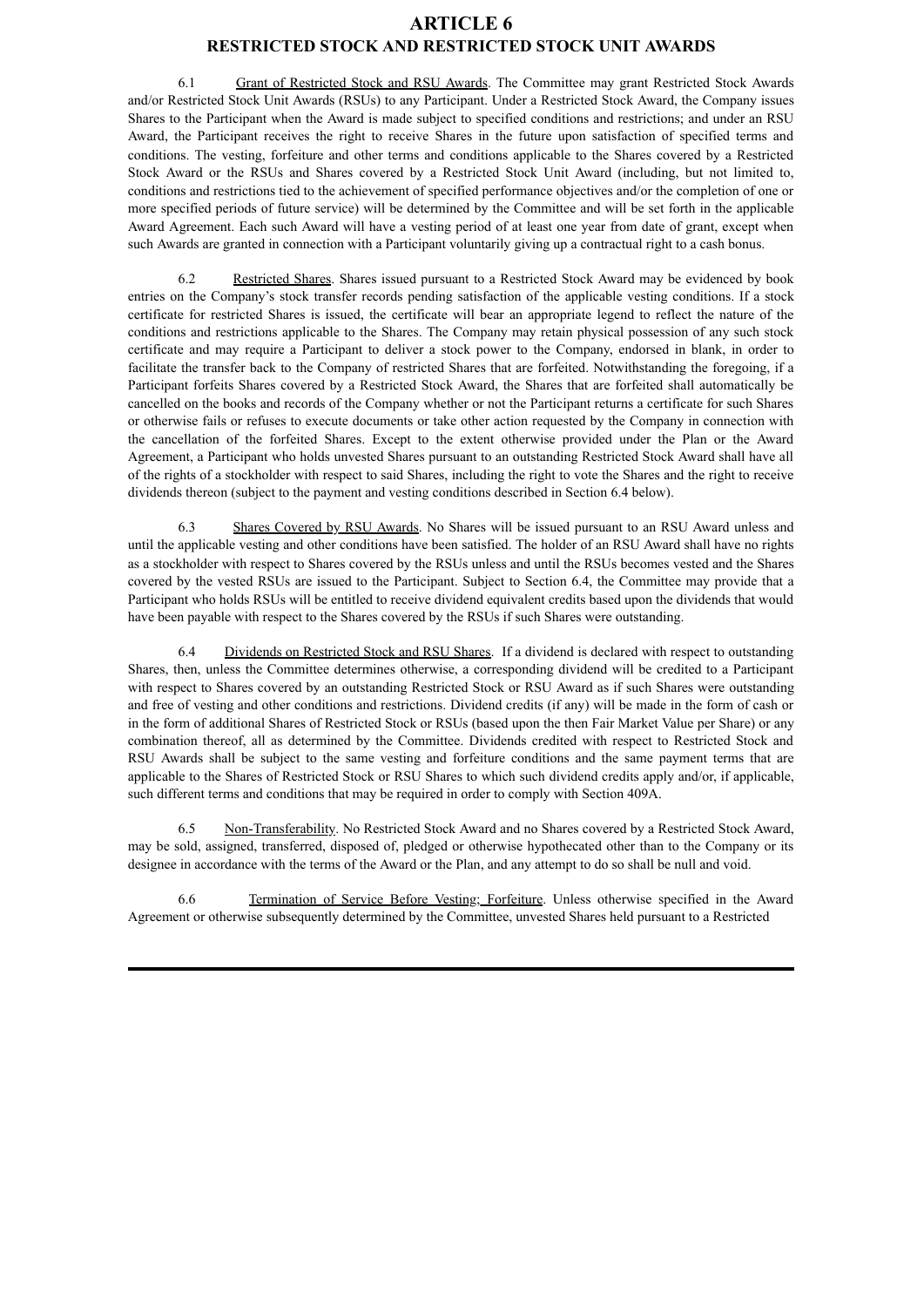Stock Award and unvested RSUs held under an RSU Award shall be forfeited and canceled upon the termination of a Participant's employment or other service with the Company and its Subsidiaries.

6.7 Timing Requirement for Settlement of RSUs. Unless otherwise specified in the applicable Award Agreement, RSUs shall be settled in the form of Shares or cash (as determined by the Committee) as soon as practicable after the RSUs become vested but in no event later than the 15<sup>th</sup> day of the third month following the calendar year in which the vesting of such RSUs occurs. Notwithstanding the foregoing, the terms of an RSU Award may expressly provide that settlement of vested RSUs covered by the Award will be deferred until a later date or the occurrence of a subsequent event, provided that any such deferral provision complies with the election, distribution timing and other requirements of Section 409A.

6.8 Receipt of Shares. A Participant who holds Shares that become vested under a Restricted Stock Award or who holds RSUs that become vested (to the extent the vested RSUs are settled in Shares) will be entitled to receive such Shares, subject to the payment or satisfaction of applicable withholding taxes. Applicable withholding taxes shall be payable in cash or by any other method that may be permitted or required by the Committee in accordance with Section 11.1.

### **ARTICLE 7 OTHER FORMS OF AWARD**

7.1 Other Share-Based Awards. Subject to applicable law, the Committee, acting in its discretion, may grant such other forms of Award denominated or payable in, valued in whole or in part by reference to, or otherwise based upon or related to, Shares, including, without limitation, performance share awards, performance unit awards, stock bonus Awards, dividend equivalent Awards (either alone or in conjunction with other Awards), purchase rights for Shares, and Share-based Awards designed to comply with or take advantage of applicable laws outside of the United States. Each such Share-based Award will be made upon such vesting, forfeiture, performance and other terms and conditions as the Committee, acting in its discretion, may determine. The vesting or earn out period under any such Award may not be less than one year, except when such Awards are granted in connection with a Participant voluntarily giving up a contractual right to a cash bonus. Dividend equivalent awards made in conjunction with other Share-based Awards shall be subject to the same vesting and forfeiture conditions and the same payment terms of the corresponding Share-Based Awards and/or, if applicable, such different terms and conditions that may be required in order to comply with Section 409A. If and when a Share-based Award granted under this Section becomes payable, payment may be made in the form of cash, whole Shares or a combination of cash and whole Shares (as determined by the Committee), with a payment in Shares being based upon their Fair Market Value on the applicable vesting or payment date(s).

7.2 Cash Incentive Awards. The Committee may make annual and/or long-term Cash Incentive Awards pursuant to which a Participant may earn the right to receive a cash payment that is conditioned upon the achievement of a specified performance goal or goals established by the Committee and communicated to the Participant as soon as practicable after the beginning of the applicable performance period and the satisfaction of such other terms and conditions as the Committee may prescribe. A Cash Incentive Award will be payable in the form of a single sum cash payment on or as soon as practicable after the date the Award becomes earned and vested, but in no event later than the 15<sup>th</sup> day of the third month of the following calendar year. Notwithstanding the foregoing, the Committee may require or permit the deferred payment and/or installment payout of all or part of any such Cash Incentive Award if (and only if) the Award is exempt from Section 409A or, if not so exempt, the deferred payout complies with the applicable terms and conditions of Section 409A.

7.3 Termination of Service Before Vesting; Forfeiture. Unless otherwise specified in the Award Agreement or otherwise subsequently determined by the Committee, unearned and/or unvested Share-based Awards and Cash Incentive Awards granted under this Article shall be forfeited and canceled upon the termination of a Participant's employment or other service with the Company and its Subsidiaries.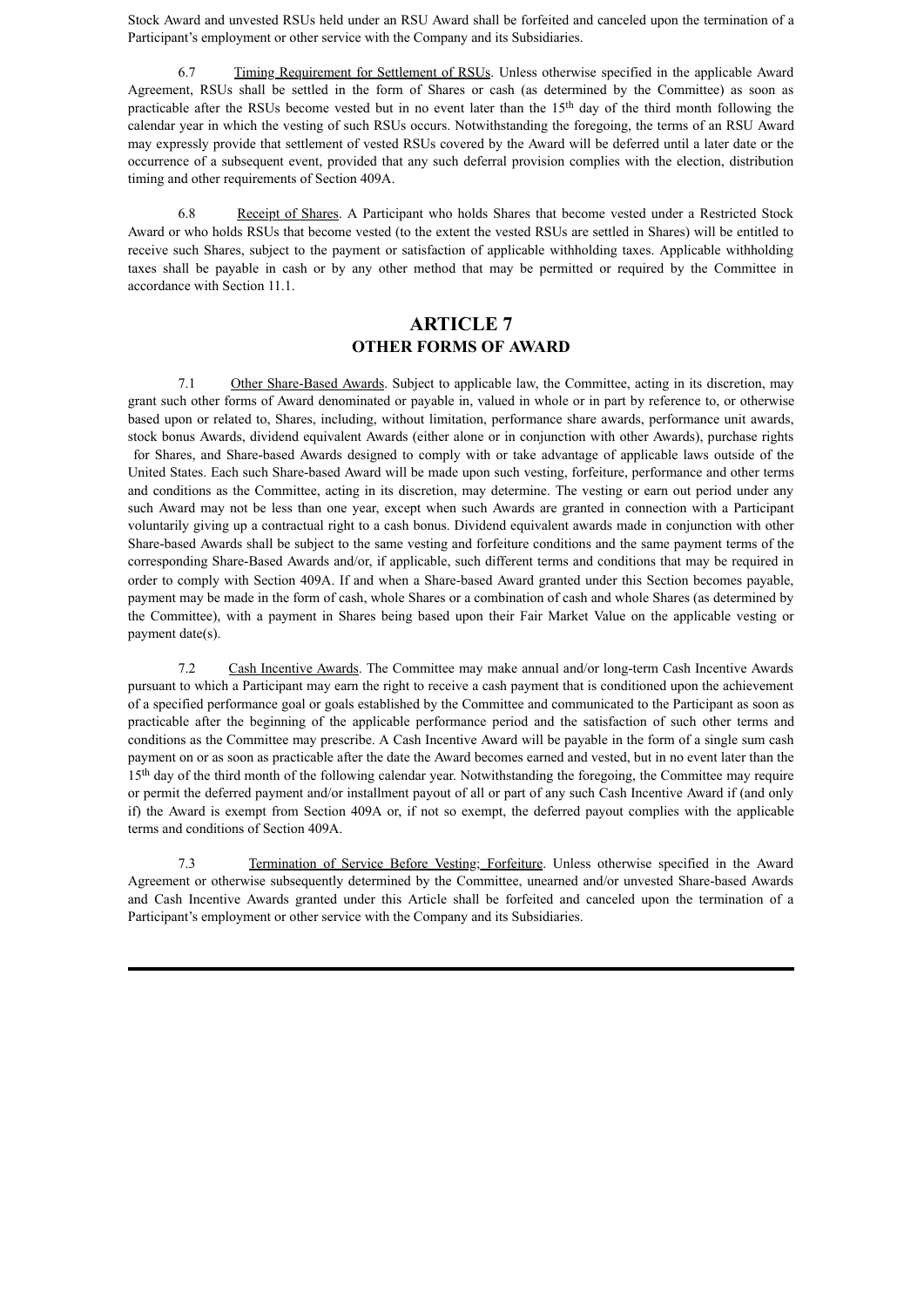7.4 Dividend Equivalents under Performance-Based Awards. Dividends or dividend equivalents, if any, paid or credited with respect to performance-based Awards will be subject to the same performance conditions as apply to the underlying Awards.

### **ARTICLE 8 PERFORMANCE-BASED EXEMPTION AWARDS**

8.1 Performance-Based Exemption--General. If the Committee intends that an Award should qualify for the Performance-Based Exemption (other than Options and SARs which otherwise qualify as "performance-based compensation" for purposes of Section 162(m) of the Code), then, except as otherwise permitted by Section 162(m) of the Code, the grant, exercise, vesting, amount and/or settlement of such Award shall be contingent upon achievement of one or more pre-established, objective performance goals, which shall be prescribed in writing by the Committee not later than 90 days after the commencement of the applicable performance period and in any event before completion of 25% of such performance period in accordance with the requirements of Section 162(m). Such performance goals shall be based on any one or more of the Performance Factors listed in Section 8.2 and may be expressed in absolute terms, relative to performance in prior periods and/or relative to performance of other companies or an index of other companies or on such other basis as the Committee, acting in a manner consistent with Section 162(m) of the Code, may determine. All determinations as to the establishment of performance goals, the amount of cash and/or the number of Shares that may be earned, the target level (and, if applicable, minimum and maximum levels) of actual achievement required as a condition of earning the Award, and the earned value of any Award intended to qualify for the Performance-Based Exemption shall be made by the Committee and shall be recorded in writing.

8.2 Performance Factors. Any one or more of the following Performance Factors may be used by the Committee in establishing performance goals for Awards intended to qualify for the Performance-Based Exemption, in each case taking into account such adjustments and other objective factors as the Committee may specify at the time the goal is established: (a) revenues on a corporate or product by product basis, gross profit or gross profit growth; (b) earnings from operations, earnings before or after taxes, earnings before or after interest, depreciation, amortization, incentives, service fees and/or extraordinary or special items; (c) net income or net income per share (basic or diluted); (d) return measures, including return on assets, return on investment, return on capital, total capital or tangible capital, return on sales or return on equity; (e) cash flow, free cash flow, cash flow return on investment, or net cash provided by operations; (f) economic value created or added; (g) operating margin or profit margin; (h) expense or cost targets; (i) objective measures of customer satisfaction; (j) working capital targets; (k) inventory control; (l) debt targets; (m) implementation, completion or attainment of measurable objectives with respect to store openings or closings, acquisitions and divestitures, and recruiting and maintaining personnel; and/or (n) share price (including, without limitation, growth measures, market capitalization and/or total stockholder return).

Performance Goals. In establishing performance goals with respect to an Award intended to qualify for the Performance Exemption, the applicable Performance Factors may be determined by reference to the Company's performance and/or the performance of any one or more Subsidiaries, divisions, business segments or business units of the Company and its Subsidiaries, and may be based upon comparisons of any of the indicators of performance relative to other companies (or subsidiaries, divisions, business segments or business units of other companies) or relevant indices. Subject to compliance with the Treasury regulations under Section 162(m) of the Code, the Committee may prescribe that performance goals under any such Award will be adjusted as necessary or appropriate in order to account for changes in law or accounting rules, principles or standards or to reflect the impact of extraordinary or unusual items, events or circumstances which, if not taken into account, would result in windfalls or hardships that are not consistent with the intent and purposes of the Award, including without limitation (a) restructurings, discontinued operations, extraordinary items, and other unusual or non-recurring charges, (b) an event either not directly related to the operations of the Company or not within the reasonable control of the Company's management, (c) acquisitions and divestitures, or (d) changes in generally accepted accounting principles.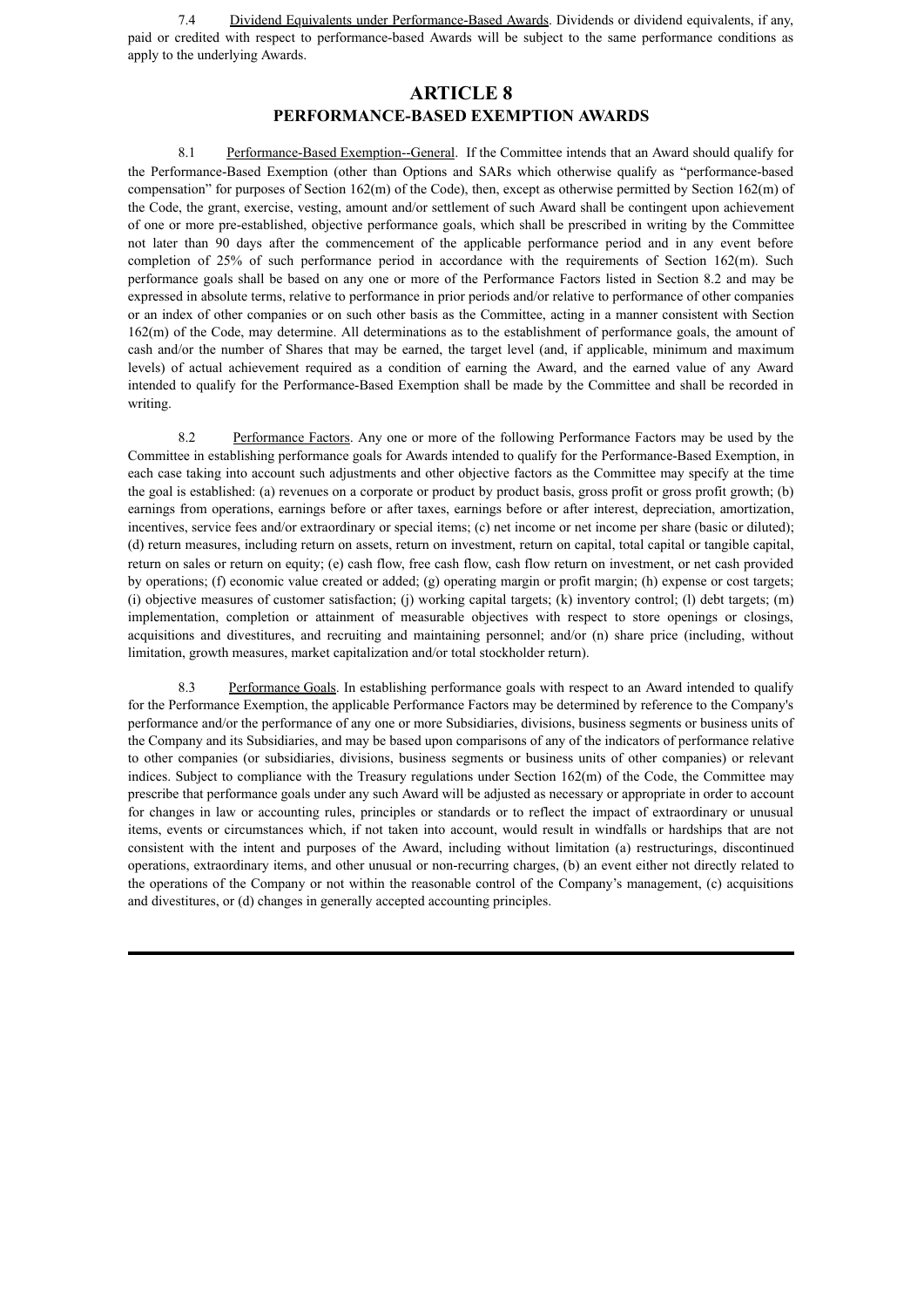8.4 Discretion. The Committee shall have the authority, in its discretion, to reduce the formula amount or number of Shares otherwise payable pursuant to an Award that is intended to qualify for the Performance-Based Exemption, but may not increase the amount or number of Shares that would otherwise be payable under any such Award; provided that, in the case of an Award intended to constitute a "share-based payment arrangement" under FASB ASC Topic 718, the Committee may exercise its discretion under this Section only if such discretion is expressly reserved as part of the original terms of the Award.

8.5 Certification. No amount shall be paid and no Shares shall be distributed or released pursuant to an Award intended to qualify for the Performance-Based Exemption unless and until the Committee certifies in writing the extent of achievement of the applicable performance goal(s) and the corresponding amount that is earned by the Participant under such Award.

### **ARTICLE 9 CHANGE IN CONTROL**

9.1 Assumption or Substitution of Outstanding Awards. If a "Change in Control" (as defined below) occurs, the parties to the Change in Control may agree that outstanding Awards shall be assumed by, or converted into a substitute award for or with respect to shares of common stock of, the successor or acquiring company (or a parent company thereof) on an economically equivalent basis. If the Change in Control does not involve an agreement with a third party, and if the Shares covered by an outstanding Award are still traded on a national securities exchange, then the Committee may unilaterally require that the Award be continued, assumed, converted or substituted in accordance with this Section. The vesting and other terms of any such assumed or substitute award shall be substantially the same as the vesting and other terms and conditions of the original Award, provided that (a) if the assumed or substituted Award is an Option or SAR, the number of shares and Exercise Price shall be adjusted in accordance with the principles set forth in Sections 1.424-1(a)(5) and 1.409A-1(b)(5)(v)(D) of the Treasury regulations, and (b) if the assumed or substituted Award is not an Option or SAR, the number of shares covered by the assumed or substitute Award will be based upon the Change in Control transaction value of the Company's outstanding Shares. If the original Award is subject to the satisfaction of performance conditions, then such performance conditions shall be deemed to have been satisfied immediately prior to the Change in Control at the greater of  $(x)$  the target performance level, or (y) the performance level that would have been attained if the rate or level of performance from the beginning of the performance period through the date of the Change in Control had continued at the same rate through the end of the performance period. If reasonably feasible, the assumed or substituted Award will also provide the participant with an opportunity to earn any remaining portion of the Award (over and above the portion deemed to have been earned under the preceding sentence) based upon the achievement of a performance goal for the entire performance period that is similar in nature to the corresponding performance goal under the original terms of the Award. If, within two years following a Change in Control, a Participant's employment or other service terminates due to the Participant's death or is terminated by the Company or a successor or acquiring company (or any of its or their affiliates) without "Cause" or by the Participant for "Good Reason" (as such terms are defined below), any then outstanding assumed or substitute Awards held by such terminated Participant shall immediately be fully vested, and any outstanding assumed or substitute Options and SARs will remain outstanding for 180 days after such termination of employment (or, if earlier, until the expiration of their original stated terms).

9.2 Awards Not Assumed or Substituted. If a Change in Control occurs and an outstanding Award is not assumed, converted, substituted or continued pursuant to Section 9.1, then such Award will be deemed fully vested and any performance conditions applicable to such Award will be deemed to have been satisfied immediately prior to the Change in Control at the maximum performance level specified in the Award for purposes of determining the extent to which the Award is earned. Each such Award shall be cancelled immediately prior to the effective time of the Change in Control in exchange for an amount equal to the per Share consideration received by the holders of outstanding Shares in the Change in Control transaction, reduced in the case of an Option or SAR by the Exercise Price for such Shares. No consideration will be payable in respect of the cancellation of an Option or SAR with an Exercise Price per Share that is equal to or greater than the value of the Change in Control transaction consideration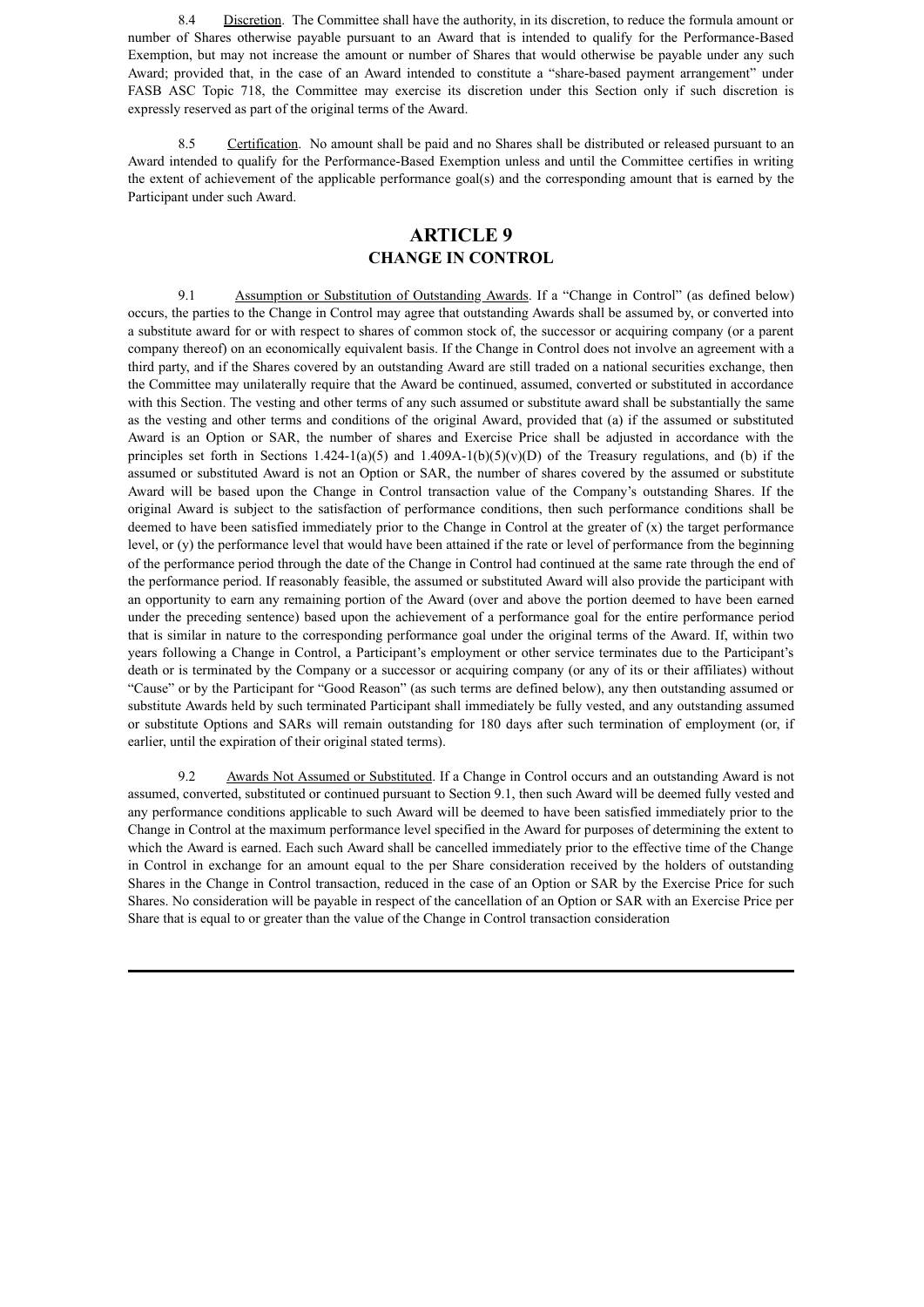per Share. The amount payable with respect to the cancellation of an outstanding Award pursuant to this section will be paid in cash, unless the parties to the Change in Control agree that some or all of such amount will be payable in the form of freely tradable shares of common stock of the successor or acquiring company (or a parent company thereof). Subject to Section 11.2, the payments contemplated by this Section 9.2 shall be made upon at or as soon as practicable following the effective time of the Change in Control. Notwithstanding the foregoing, the Committee, acting in its discretion, may prescribe different treatment of an Award in the circumstances governed by this Section, provided that the terms of such different treatment, together with a specific reference to this Section, are set forth in the applicable Award Agreement.

#### 9.3 Certain Defined Terms.

(a) "Cause" means, with respect to any Participant and unless otherwise specified in the Participant's Award Agreement, (i) if there is an employment or other services agreement in effect between the Participant and the Company or a Subsidiary that defines the term "cause" (or a term of like import), the Participant's engaging in conduct that constitutes "cause" (or a term of like import) within the meaning of that agreement, or (ii) if there is no such employment or other services agreement in effect, "Cause" shall mean (1) a Participant's repeated failure or refusal to perform the duties of the Participant's employment, consistent with past practice and his or her position and title where such conduct shall not have ceased or been remedied within ten days following written warning from the Company specifying such conduct; (2) the Participant's conviction of, or entering a plea of guilty or no contest to, a felony; (3) the Participant's performance of any act or the Participant's failure to act, for which, if the Participant were prosecuted and convicted, a crime or offense involving money or property of the Company would have occurred; (4) the Participant's performance of any act or the Participant's failure to act which constitutes fraud or a breach of a fiduciary trust, including, without limitation, misappropriation of funds or a material misrepresentation of the Company's operating results or financial condition; (5) any attempt by the Participant to secure any personal profit (other than pursuant to the terms of the Participant's employment or through the Participant's ownership of equity in the Company) in connection with the business of the Company (for example, without limitation, using Company assets to pursue other interests, diverting to the Participant or to a third party any business opportunity belonging to the Company, insider trading or taking bribes or kickbacks); (6) the Participant's engagement in conduct or activities materially damaging to the property, business or reputation of the Company other than as a result of good faith performance of his duties; (7) the Participant's illegal use of controlled substances; (8) any act or omission by the Participant involving malfeasance or gross negligence in the performance of the duties of the Participant's employment to the material detriment of the Company; or (9) the entry of any order of a court that remains in effect and is not discharged for a period of at least sixty days, which enjoins or otherwise limits or restricts the performance by the Participant of the duties of the Participant's employment, relating to any contract, agreement or commitment made by or applicable to the Participant in favor of any former employer or any other person.

(b) A "Change in Control" shall be deemed to have occurred upon the happening of any of the following events:

(i) any "person" as such term is used in Sections 13(d) and 14(d) of the Exchange Act (other than the Company, a subsidiary of the Company, any trustee or other fiduciary holding securities under any employee benefit plan of the Company or any corporation owned, directly or indirectly, by the stockholders of the Company in substantially the same proportions as their ownership of stock of the Company), is or becomes, including pursuant to a tender or exchange offer for shares of Common Stock pursuant to which purchases are made, the "beneficial owner" (as defined in Rule 13d-3 under the Exchange Act), directly or indirectly, of securities of the Company representing more than 50% of the combined voting power of the Company's then outstanding securities, provided, however, that the provisions of this paragraph (a) shall not be applicable to any acquisition directly from the Company; or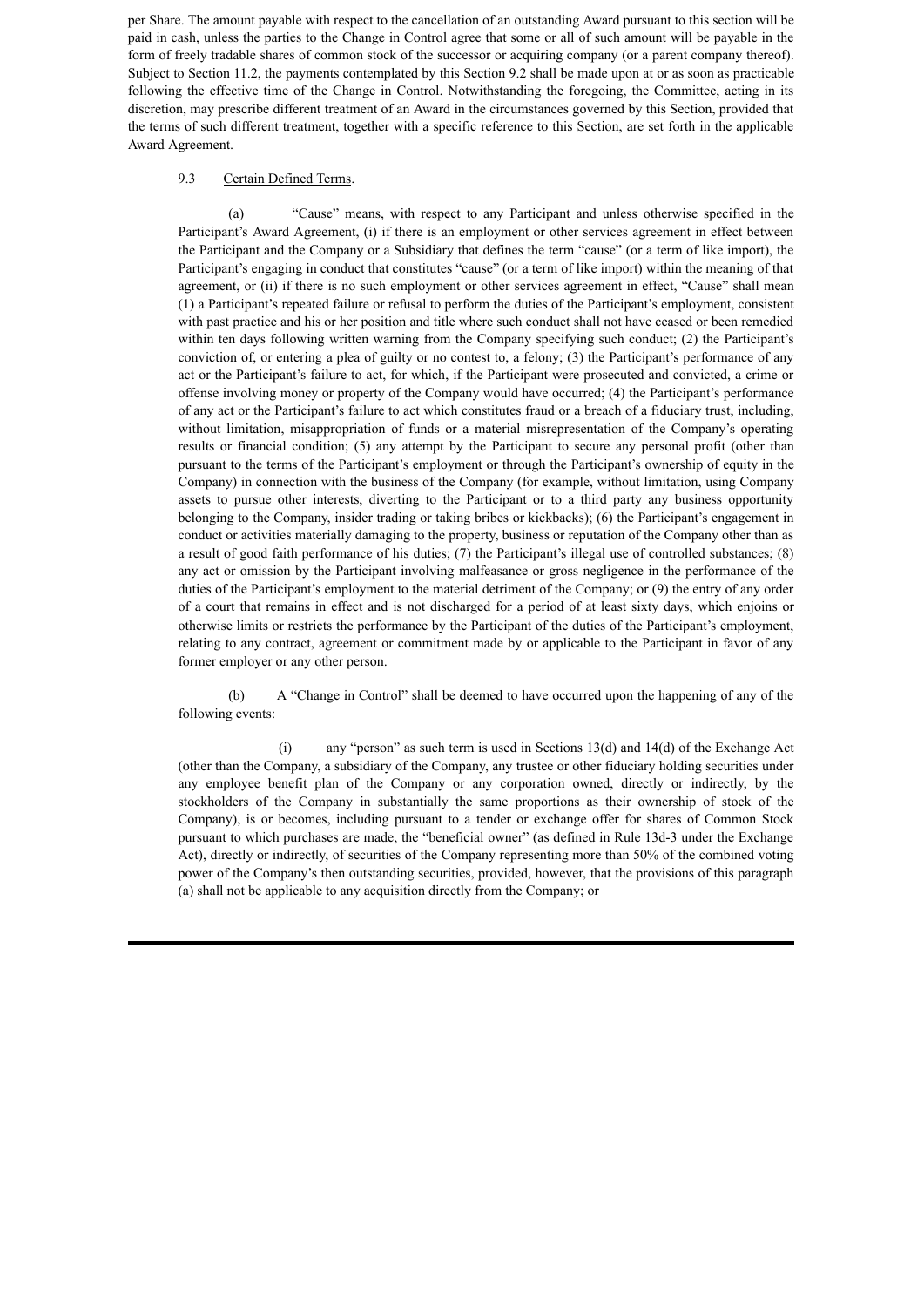(ii) individuals who, as of the date hereof, constitute the Board (the "Incumbent Board"), shall cease for any reason to constitute at least a majority thereof; provided, however, that any individual becoming a director subsequent to the date hereof whose appointment or election by the Board or nomination for election by the Company's stockholders was approved or recommended by a vote of at least two-thirds (2/3) of the directors then still in office who were either directors on the date hereof, or whose appointment, election or nomination for election was previously so approved or recommended, shall be considered a member of the Incumbent Board, but excluding for this purpose any new director whose initial assumption of office is in connection with an actual or threatened election contest relating to the election of directors of the Company; or

(iii) there is consummated a merger or consolidation of the Company or any direct or indirect subsidiary of the Company with any other corporation, other than a merger or consolidation which would result in the voting securities of the Company outstanding immediately prior to such merger or consolidation continuing to represent (either by remaining outstanding or by being converted into voting securities of the surviving entity or any parent thereof) more than 50% of the combined voting power of the securities of the Company or such surviving entity or any parent thereof outstanding immediately after such merger or consolidation; or

(iv) there is consummated a plan of complete liquidation or dissolution of the Company or there is consummated the sale or disposition by the Company of all or substantially all of the Company's assets, in one transaction or a series of related transactions, other than a sale or disposition by the Company of all or substantially all of the Company's assets to an entity, more than 50% of the combined voting power of the voting securities of which is owned by stockholders of the Company in substantially the same proportion as their ownership of the Company immediately prior to such sale.

(c) "Good Reason" shall have the meaning ascribed to that term (or a term of like import) in a Participant's employment agreement or, if such term (or a term of like import) is not defined in the Participant's employment agreement or there is no such agreement, then "Good Reason" shall mean any of the following events: (i) a material diminution of the Participant's duties and responsibilities that result in a material adverse effect on the Participant's status and authority, (ii) a change in the principal location of the Participant's employment to a location more than fifty (50) miles outside of New York City or the Participant's then current other business location, except for travel reasonably required as part of such employment, (iii) failure to timely pay the Participant any salary or bonus when due, or (iv) any reduction in (1) the Participant's annual rate of salary from the highest annual rate of salary in effect during the one-year period prior to the date of the Change of Control, or (2) the amount of annual bonus paid to the Participant after the date of the Change in Control in light of the results of operations of the Company for that year compared to the bonus paid for the most recent fiscal year prior to the date of the Change of Control in light of the results of operations of the Company for that year. Notwithstanding the foregoing, in order to terminate for "Good Reason," a Participant must specify in writing to the Company (or the successor or acquiring company or a parent thereof) the nature of the act or omission that the Participant deems to constitute Good Reason and provide the Company (or the successor or acquiring company or a parent thereof) 30 days after receipt of such notice to review and, if required, correct the situation (and thus prevent the Participant's termination for Good Reason). Notice of termination for Good Reason must be provided, if at all, within 90 days after the occurrence of the event or condition giving rise to such termination.

9.4 No Fractional Shares. In the event of an adjustment in the number of shares covered by any Award pursuant to the provisions hereof, any fractional shares resulting from such adjustment shall be disregarded, and each converted Award shall cover only the number of full shares resulting from the adjustment.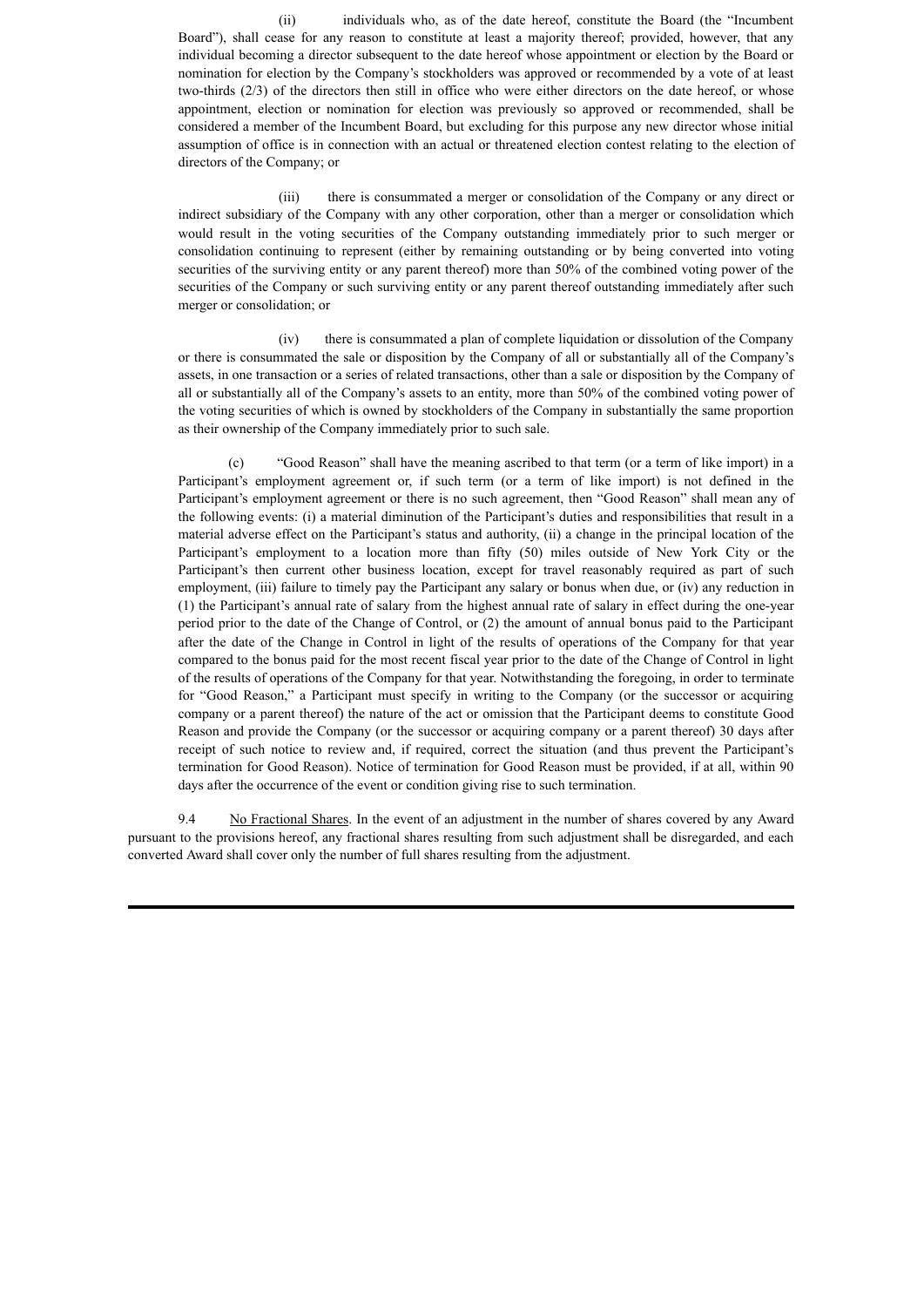#### **ARTICLE 10 AMENDMENT AND TERMINATION**

10.1 Amendment and Termination of the Plan. The Board, acting in its sole discretion, may amend the Plan at any time and from time to time and may terminate the Plan at any time. Plan amendments will be subject to approval by the Company's stockholders if and to the extent such approval is required in order to satisfy applicable law and/or stock exchange listing rules. Unless sooner terminated, the Plan will terminate on the tenth anniversary of the date it is approved by the Company's stockholders (and the Plan will not become effective unless and until such approval is obtained).

10.2 Outstanding Awards. Except as specifically required or permitted by the Plan or an Award Agreement, no amendment of an Award Agreement, and no termination, amendment or modification of the Plan shall cause any then outstanding Award to be forfeited or altered in a way that adversely affects a Participant's rights, unless the Participant consents thereto. The rights of any person with respect to an Award that is outstanding at the time of the termination of the Plan shall not be affected solely by reason of such termination and shall continue in accordance with the terms of the Award and of the Plan, as each is then in effect or is thereafter amended.

### **ARTICLE 11 TAX WITHHOLDING; SECTION 409A**

11.1 Tax Withholding. Each Award and the exercise, vesting and settlement of each Award shall be subject to a Participant's payment or other satisfaction of any applicable withholding taxes. The Committee, in its sole discretion and pursuant to applicable law and such procedures as it may specify from time to time, may require or permit the Participant to satisfy the tax withholding obligation(s) relating to an Award (in whole or in part) by or through (a) the payment of cash by the Participant, (b) the Company's withholding cash or Shares that would otherwise be paid, issued or released pursuant to the Award, (c) the transfer to the Company of other Shares owned by the Participant, (d) a broker-assisted cashless exercise arrangement that complies with applicable law, and/or (e) by such other means as the Committee may determine. The amount of a Participant's withholding tax obligation that is satisfied in Shares (whether previously-owned or withheld from the Shares that would otherwise be issued or released) shall be based upon the Fair Market Value of the Shares on the date such Shares are delivered or withheld. If Shares are withheld for the payment of a Participant's taxes associated with an Award, the amount of tax covered by such Share withholding must be based upon a rate that is not less than the minimum applicable withholding rate and may be based upon a rate that does not exceed the maximum individual statutory tax rate in the Participant's applicable tax jurisdiction(s). For the avoidance of doubt, if a Participant's actual marginal tax rate is lower than the maximum applicable tax rate, the amount of Share-based withholding may be based upon the higher maximum tax rate.

11.2 Section 409A Compliance. It is intended that Awards made under the Plan, including any deferred payment or settlement terms and conditions, shall be exempt from or comply with Section 409A. Without limiting the generality of the preceding sentence and notwithstanding anything to the contrary contained herein, the following provisions shall apply with respect to an Award if and to the extent that such Award provides for the payment of "nonqualified deferred compensation" (within the meaning of Section 409A).

(a) If a Participant becomes entitled to payments (cash or Shares) under the Award on account of the "termination of the Participant's employment or other service" or words of like import, then such termination of employment or service will not be deemed to have occurred unless and until the Participant incurs a "separation from service" within the meaning of Section 409A.

(b) If the Participant is a "specified employee" within the meaning of Section 409A at the time of his or her separation from service, then any such payment covered by Section 409A shall be delayed until the first business day following the earlier of (i) the date which is six months after the date of such separation from service, or (ii) the date of the Participant's death. On the delayed payment date, the Participant (or the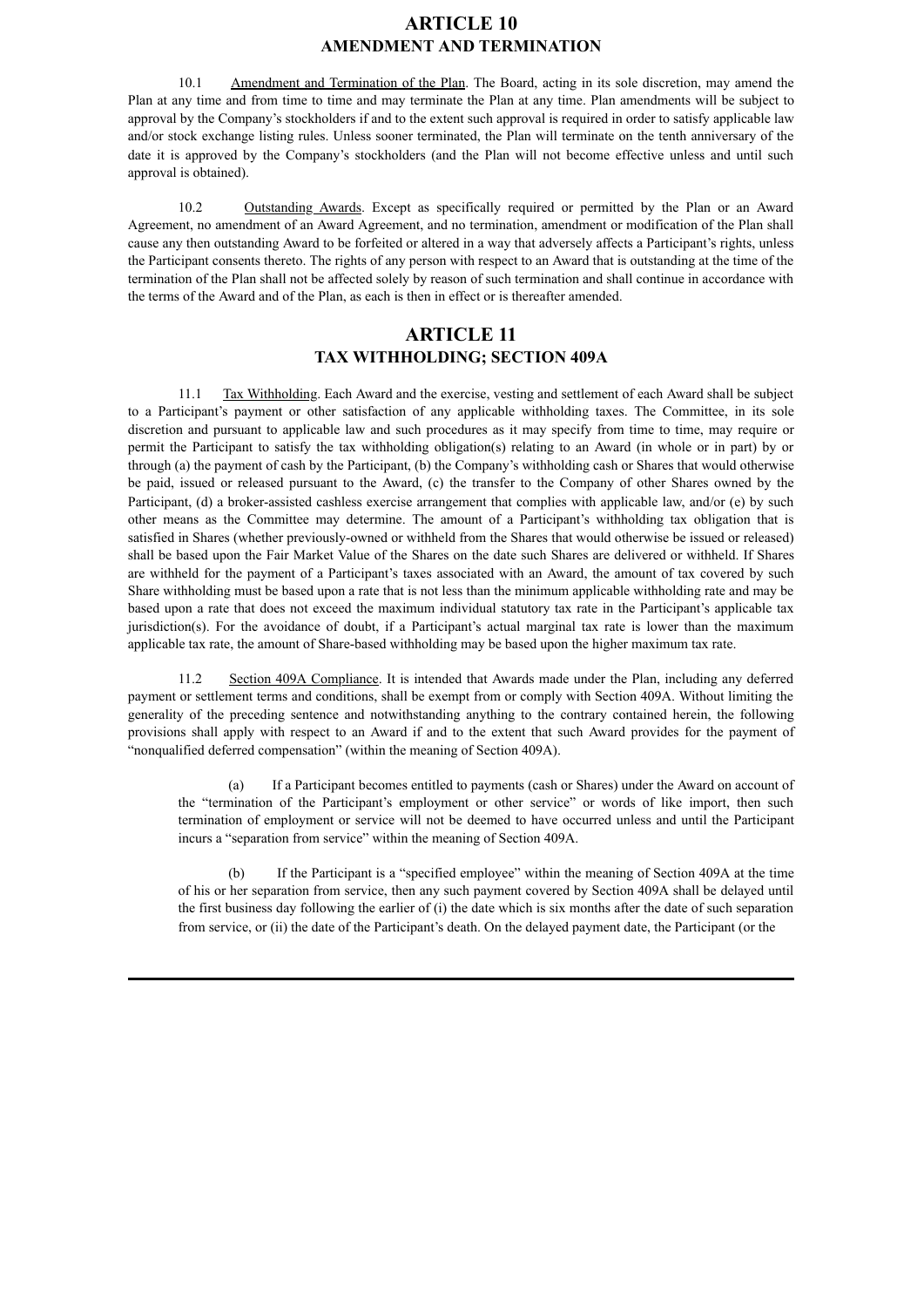Participant's beneficiary) will be entitled to receive a lump sum payment or distribution of the payments that otherwise would have been made during the period that such payments are delayed.

(c) If a payment covered by Section 409A would be accelerated on account of the occurrence of a "Change in Control," then such payment shall not be made unless such Change in Control also constitutes a "change in ownership," "change in effective control" or "change in ownership of a substantial portion of the Company's assets" within the meaning of Section 409A. Any payment that would have been made except for the application of the preceding sentence shall be made in accordance with the payment or settlement schedule that would have applied under the Award in the absence of a Change in Control or, if earlier, on the date of the termination of the Participant's employment or service (without regard to any further service or performance conditions that otherwise would have applied).

(d) Notwithstanding the foregoing, each Participant shall be solely responsible, and the Company shall have no liability to the Participant or otherwise, for or with respect to any taxes, acceleration of taxes, interest or penalties arising under Section 409A.

### **ARTICLE 12 MISCELLANEOUS**

12.1 Non-Transferability. Except as otherwise specifically permitted by the Plan or the applicable Award Agreement, no Award shall be assignable or transferable except upon the Participant's death to his or her "beneficiary" (as defined below), and, during a Participant's lifetime, an Option or SAR may be exercised only by the Participant or the Participant's guardian or legal representative. Notwithstanding the foregoing, subject to the consent of the Committee (which it may grant, condition or deny in its sole discretion for any or no reason), a Participant may make an inter vivos transfer of an Option (other than an ISO), SAR or RSU to any "family member" (within the meaning of Item A(1)(a)(5) of the General Instructions to SEC Form S-8 or a successor), including, without limitation, to one or more trusts, partnerships, limited liability companies and other entities which qualify as family members, provided that such transfer is not a transfer for value or is a transfer for value that the Committee determines is for estate planning purposes, and provided further that such transfer is permitted by applicable law and does not give rise to tax under Section 409A. For the purposes hereof, a Participant's "beneficiary" is any person or entity (including, without limitation, a trust or estate) designated in writing by a Participant to succeed to the Participant's Award(s) upon the Participant's death, subject to the provisions hereof and of the applicable Award Agreement(s). A Participant may designate a beneficiary by delivering a written beneficiary designation to the Committee (or its designee) in such form and in such manner as the Committee (or its designee) may prescribe. Each beneficiary designation duly filed with the Committee (or its designee) will have the effect of superseding and revoking any prior beneficiary designation. If a Participant does not designate a beneficiary, or if no designated beneficiary survives the Participant, then the Participant's estate will be deemed to be his or her beneficiary. The term "Participant," as used herein, shall be deemed to include the Participant's beneficiary if and to the extent the context requires.

12.2 Successors. All obligations of the Company with respect to Awards granted under the Plan shall be binding on any successor to the Company of all or substantially all of the business and/or assets of the Company, whether the existence of such successor is the result of a direct or indirect purchase, merger, consolidation or otherwise, and the term "Company" as used herein shall be construed accordingly.

12.3 Legal Construction. If any provision of the Plan shall be held illegal or invalid for any reason, such illegality or invalidity shall not affect the remaining parts of the Plan, and the Plan shall be construed and enforced as if the illegal or invalid provision had not been included.

12.4 Compliance with Law. The granting of Awards and the issuance of Shares under the Plan shall be subject to all applicable laws, rules, and regulations, and to such approvals by any governmental agencies or national securities exchanges as may be required.